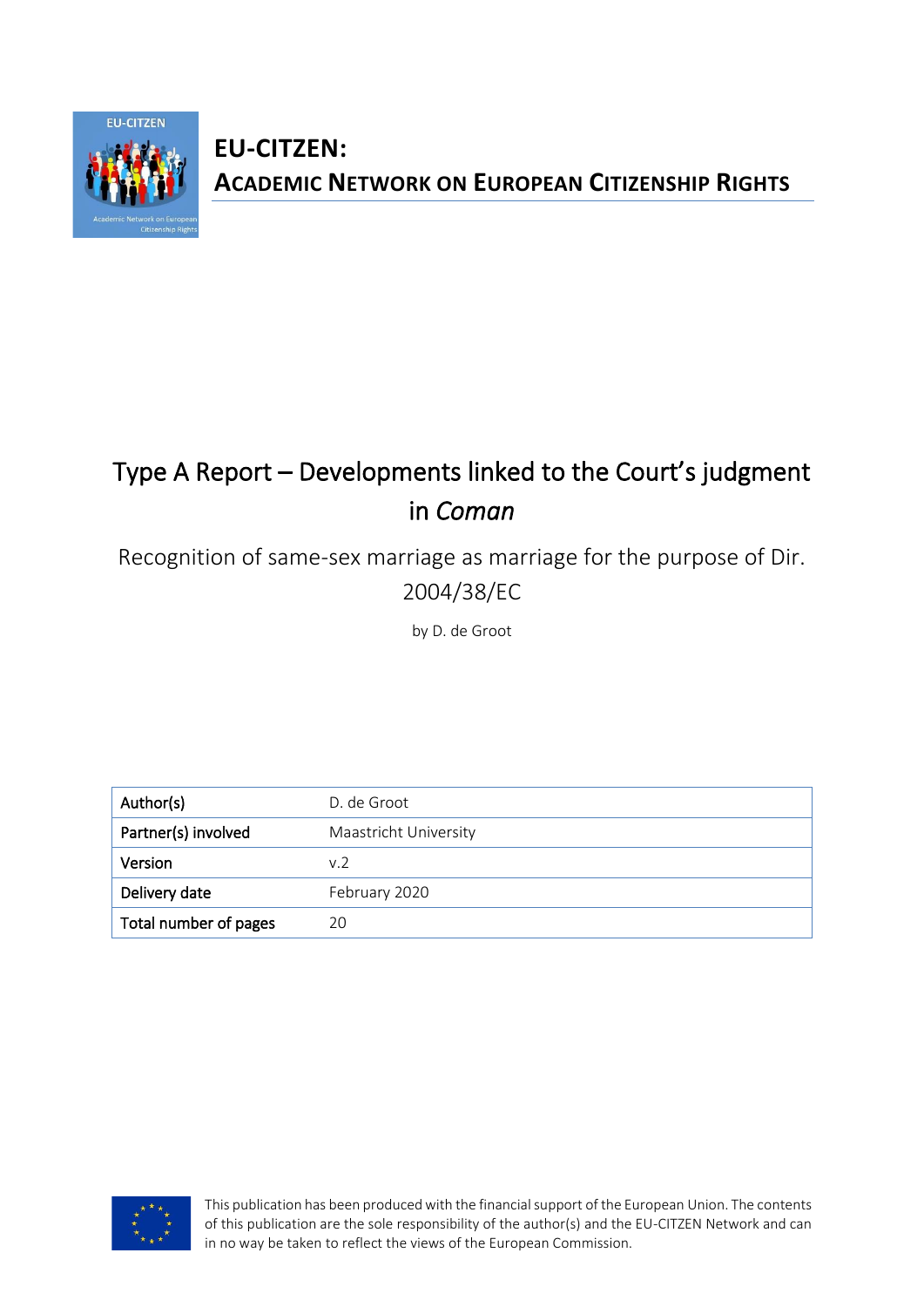# **Contents**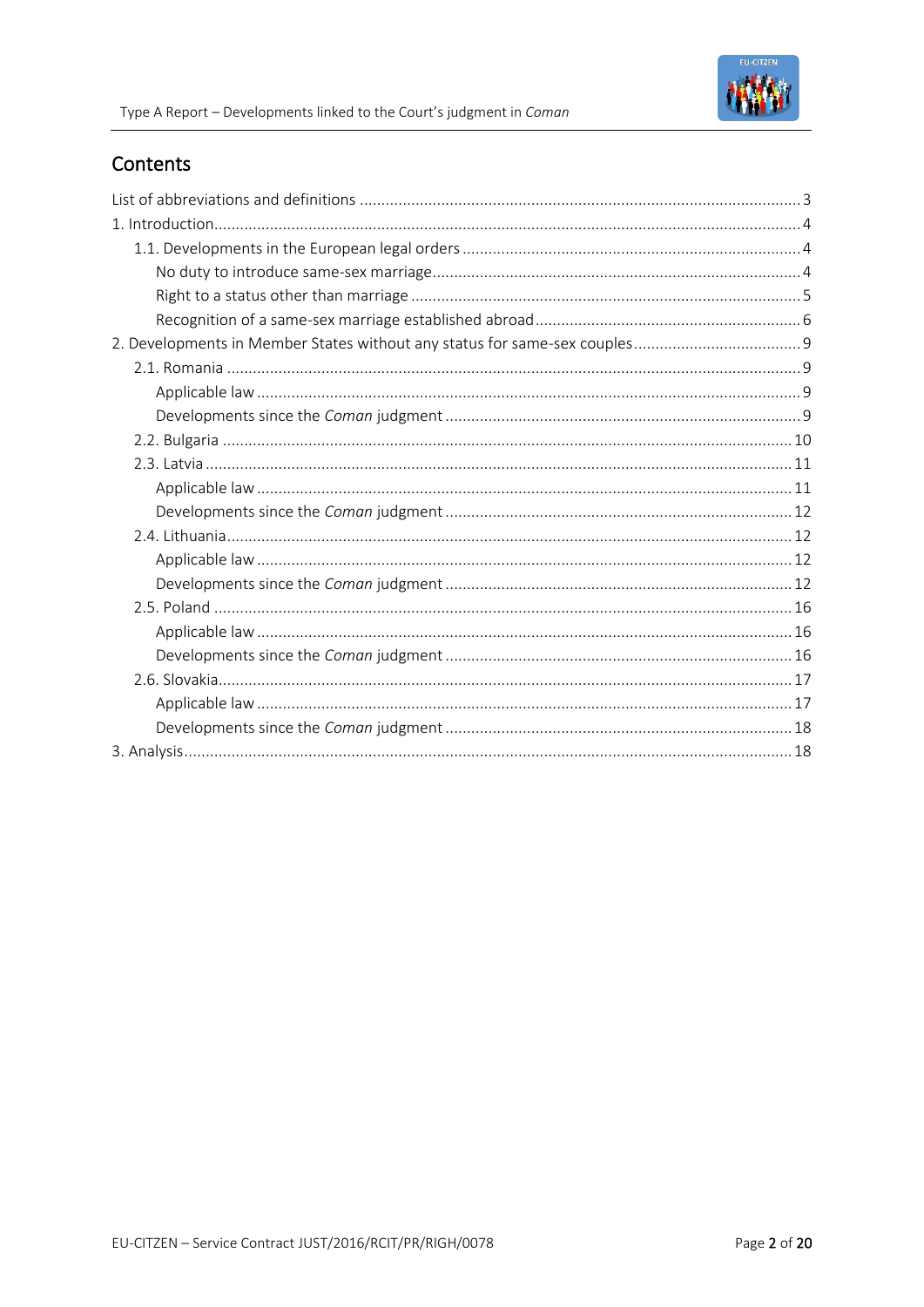

## List of abbreviations and definitions

| Abbreviation | Definition                             |
|--------------|----------------------------------------|
| <b>CJEU</b>  | Court of Justice of the European Union |
| <b>ECHR</b>  | European Convention on Human Rights    |
| ECtHR        | European Court of Human Rights         |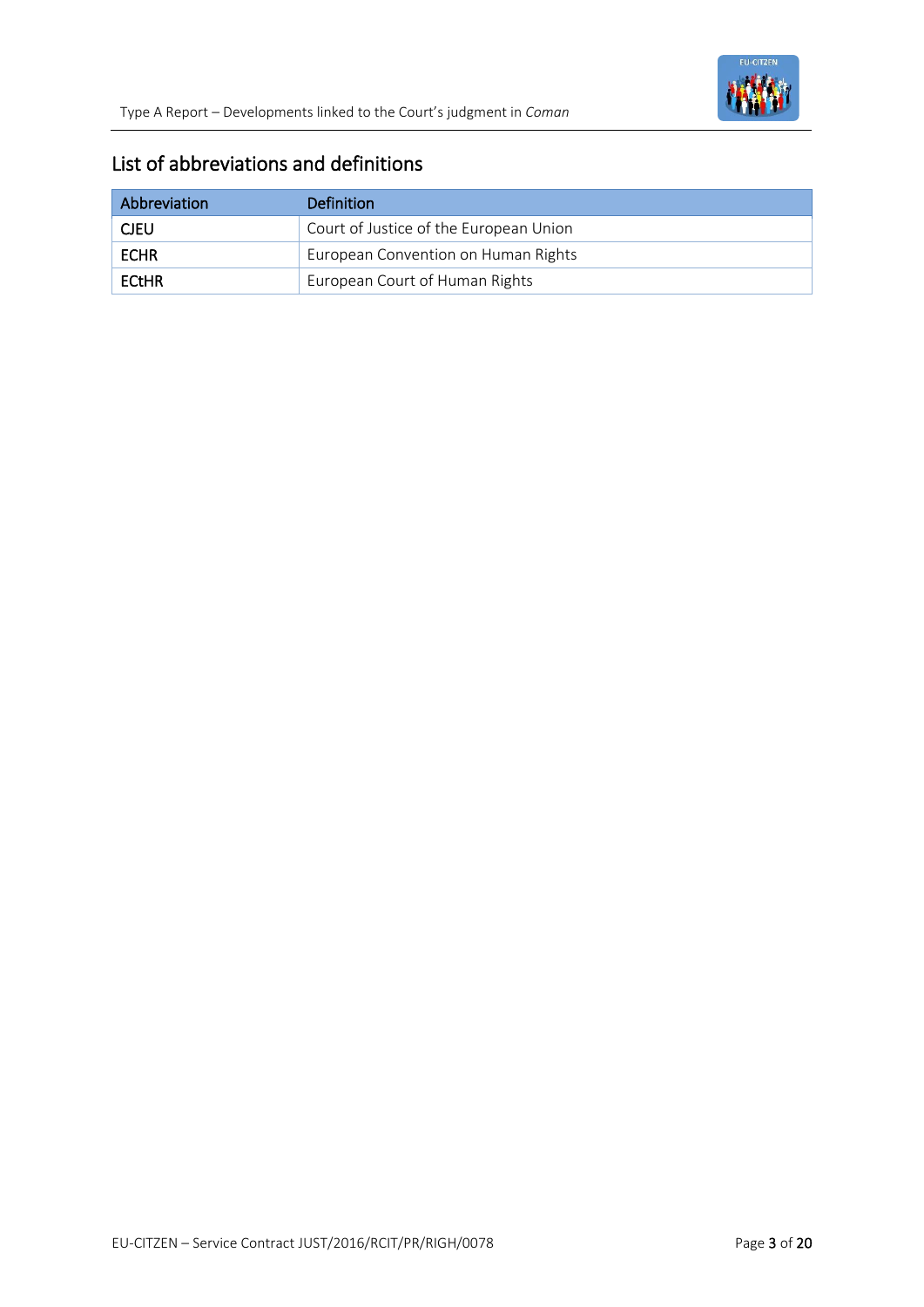

# 1. Introduction

In its judgment of 5 June 2018 in the case of *Coman*,<sup>1</sup> the Court of Justice of the European Union (CJEU) decided that a same-sex<sup>2</sup> marriage legally concluded in a Member State has to be recognized for the purpose of granting a derived residence right for a third-country national spouse in accordance with Directive 2004/38/EC where the EU citizen sponsor returns with the spouse to his Member State of nationality in accordance with Article 21 TFEU.

In this analysis, there will be primary discussion as to what the most recent legal developments are concerning same-sex marriage in the European legal orders. Hereafter, an analysis of the *Coman*  judgment will follow in which the issues that Member States may be confronted with will be highlighted. This will be followed by an overview of measures and judgments that have been passed on the subject in Member States subsequent to the *Coman* judgment.

#### *1.1. Developments in the European legal orders*

As a first point in this section, ECtHR case-law since 2010 concerning the question as to whether states are under an obligation to introduce same-sex marriage will be discussed. This will be followed by CJEU case-law concerning the recognition of same-sex marriage established abroad, including the *Coman* judgment.

#### No duty to introduce same-sex marriage

In its judgment of 4 June 2010 in *Schalk and Kopf v. Austria*, 3 the European Court of Human Rights (ECtHR) stated that even though the institution of marriage had undergone major social changes since the adoption of the Convention, there is no European consensus regarding same-sex marriage.<sup>4</sup> The ECtHR considered that Article 12 ECHR had to be interpreted in light of the newly amended Article 9 of the European Charter of Fundamental rights, which does not specifically mention "men and woman" and, consequently, Article 12 ECHR would be applicable to same-sex couples. However, the court considered that as matters stand, the question whether to extend the rights of marriage to same-sex couples is still subject to regulation by the national law of Contracting States.<sup>5</sup> Importantly, this judgment of the ECtHR further recognized that same-sex relationships do not solely fall within the ambit of Article 8 ECHR under the heading of private life, but also under family life.<sup>6</sup> The applicants had also complained, based on Article 8 in conjunction with Article 14 ECHR, that there was no access to a status alternative to marriage. While the Court did not assess in detail the differences between marriage and the form of registered partnership that Austria had introduced in the meantime, it did hold that States enjoy a certain margin of appreciation as regards the exact status conferred by means of recognition alternative to marriage.

<sup>1</sup> C-673/16 *Relu Adrian Coman, Robert Clabourn Hamilton, Asociația Accept v Inspectoratul General pentru Imigrări, Ministerul Afacerilor Interne, Consiliul Național pentru Combaterea Discriminării* ECLI:EU:C:2018:385.

<sup>&</sup>lt;sup>2</sup> In this study the terms 'same-sex' and 'opposite-sex' are used to describe couples of the legal same gender or of legal different genders, since these are the terminologies used in legislation and case-law. This is not an endorsement for gender binarism. Since the issue of gender identification is outside of the scope of this study, the position of transgender, queer and inter-sex persons will not be considered.

<sup>3</sup> ECtHR judgment of 04.06.2010 in *Schalk and Kopf v. Austria*, Appl. No. 30141/04.

<sup>4</sup> ECtHR *Schalk and Kopf v. Austria*, Appl. No. 30141/04, para. 54.

<sup>5</sup> ECtHR *Schalk and Kopf v. Austria*, Appl. No. 30141/04, para. 61.

<sup>6</sup> ECtHR *Schalk and Kopf v. Austria*, Appl. No. 30141/04, para. 94.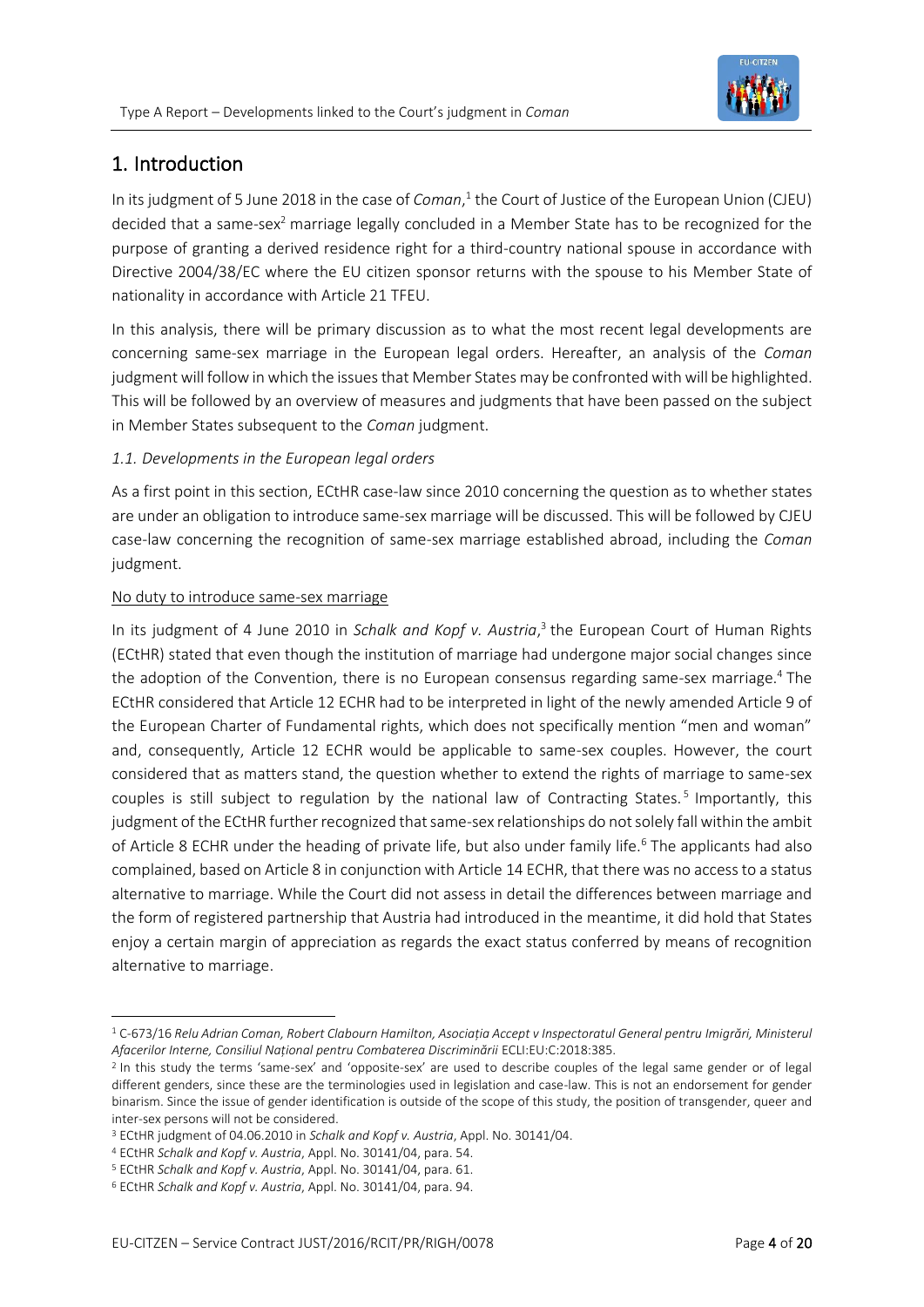

In follow-up cases the assessment that there still remains no European consensus regarding the introduction of same-sex marriage has been continuously confirmed. First in *Hämäläinen v. Finland*, which concerned the question as to whether the marriage as a *de facto* same-sex marriage, after the gender change of one of the spouses, could continue to exist. The ECtHR considered "*that the applicant's claim, if accepted, would in practice lead to a situation in which two persons of the same sex could be married to each other. […] no such right currently exists in Finland. Therefore the Court must first examine whether the recognition of such a right is required in the circumstances by Article 8 of the Convention."*<sup>7</sup> For this reason the court considered that it should refer to its case-law on the right of same-sex couples to marry and came to the conclusion that the Schalk and Kopf ruling still applied and therefore no obligation could be placed on Contracting States to establish such marriage.<sup>8</sup> The court, furthermore, considered that the differences in Finland between marriage and the registered partnership primarily concerned parentage, adoption and the family name and that these exceptions only apply in so far that they have not been settled beforehand. The court, therefore, considered that the differences are not such as to involve essential changes to the applicant's legal situation and she would in practice enjoy the same legal protection under a registered partnership as had been afforded to her in marriage.<sup>9</sup>

The most recent ECtHR case on the question of the right to marry is *Chapin and Charpentier<sup>10</sup>*. It reaffirmed *Schalk and Kopf* and *Hämäläinen* in that there is no duty upon the State to extend the rights of marriage to same-sex couples, especially not when another civil status is available.<sup>11</sup>

Also, in its *Coman* judgment, the CJEU stated that a person's status is a matter of competence reserved to the Member States and it is therefore subject to the decision of the Member States whether or not to extend the rights of marriage to couples of the same sex. $12$ 

#### Right to a status other than marriage

In *Oliari v. Italy*, the question was raised whether same-sex couples have a right to a status other than marriage, if a Contracting State has not introduced same-sex marriage. An important factor in this case was that in *Schalk and Kopf*, as noted above, the ECtHR had decided that same-sex relationships do not only fall within the ambit of private life, but also within that of family life. In *Oliari*, in essence, the ECtHR considered that where family life is lived, the state must provide for a status which enables a couple to prove their relationship without having to prove family life. This status is therefore protected by private  $life.<sup>13</sup>$ 

<sup>7</sup> ECtHR *Hämäläinen*, Appl. No. 37359/09, para. 70.

<sup>8</sup> ECtHR *Hämäläinen*, Appl. No. 37359/09,, para. 91. It has been argued in the literature that the ECtHR should not have compared it to establishment of same-sex marriage, but should have examined whether Article 12 ECHR also includes a right to stay married. See also: D'AMICO, M.; NARDOCCI, C. (2016), "LGBT rights and the way forward: the evolution of the case law of the ECtHR in relation to transgender individuals' identity", *ERA Forum* (2016) 17:191–202, p. 199. <sup>9</sup> ECtHR *Hämäläinen*, Appl. No. 37359/09,, para. 83.

<sup>10</sup> ECtHR judgment of 09.06.2016, *Chapin and Charpentier v. France*, Appl. No, 40183/07.

<sup>11</sup> ECtHR *Chapin and Charpentier*, Appl. No, 40183/07, para. 36-39.

<sup>12</sup> C-673/16 *Coman*, para. 37.

<sup>13</sup> DE GROOT, D.A.J.G. (forthcoming), *Civil Status Recognition in the European Union* (PhD Thesis, Bern). The author shows that all civil statuses are primarily governed by private life. Due to the fact that the ECtHR accepted that individuals are free to choose their sexual partners based on private life, this mend that in turn these couples in time would create family life. This family life would have to be proven all the time. Consequently, the state is again under an obligation to create a form of civil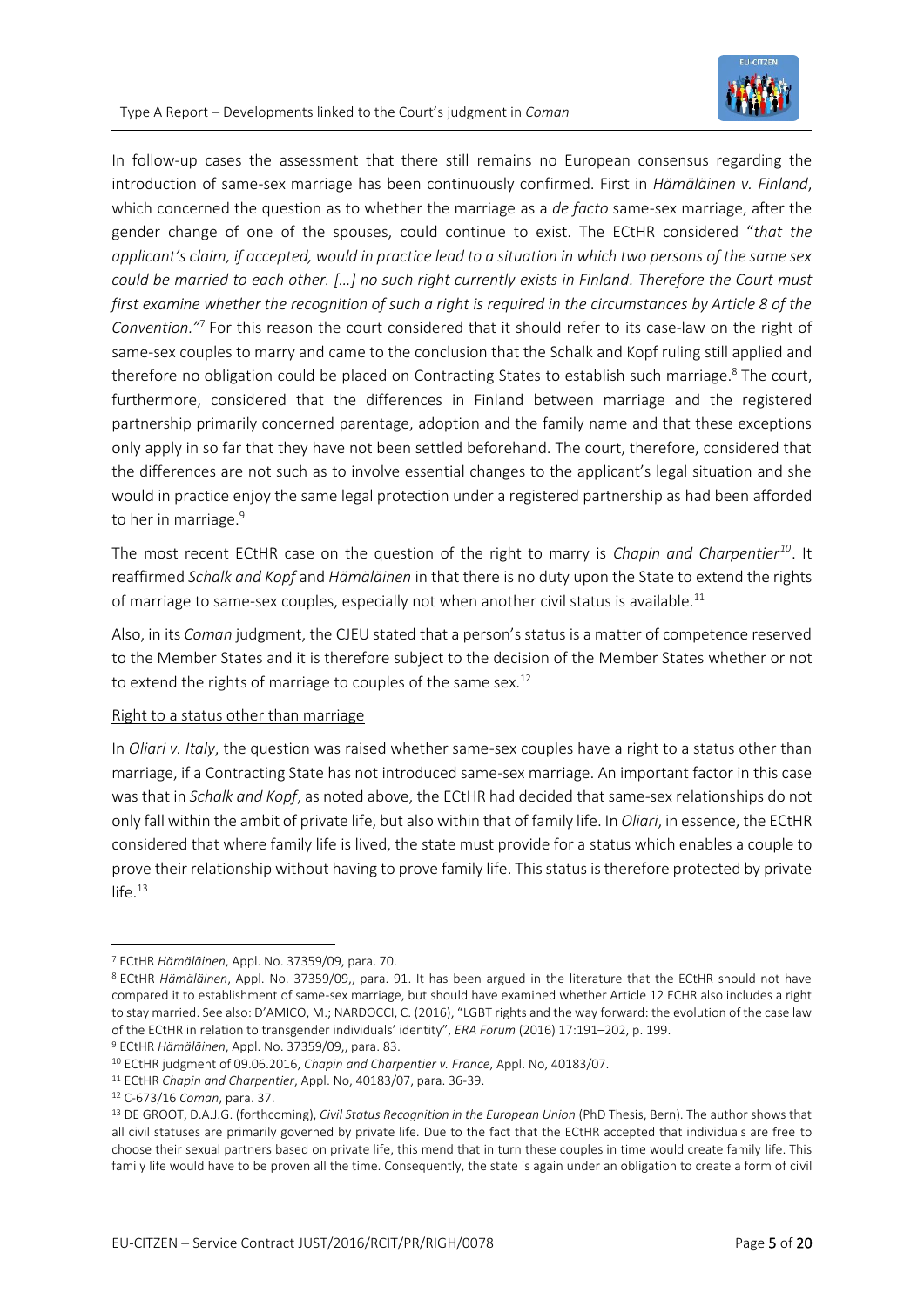

The ECtHR considered that only in very limited instances could same-sex couples gain basic rights under Italian law and mostly only after a judicial process the outcome of which was not always certain. The ECtHR therefore decided "*that in the absence of marriage,"* – which the court noted may still be reserved for opposite-sex couples – *"same-sex couples like the applicants have a particular interest in obtaining the option of entering into a form of civil union or registered partnership, since this would be the most appropriate way in which they could have their relationship legally recognised and which would guarantee them the relevant protection – in the form of core rights relevant to a couple in a stable and committed relationship – without unnecessary hindrance."*<sup>14</sup> In deciding what rights should be attached to this status, the court reiterated that Contracting States have a wide margin of appreciation*.* <sup>15</sup> In the literature on *Oliari* it is often noted that nothing specific has been said by the court on the scope and form of the status, which left room for considering that a cohabitation agreement might suffice. However, in *Oliari* the ECtHR also stated that these forms of cohabitation agreements "*fail to provide*  for some basic needs which are fundamental to the regulation of a relationship between a couple in a stable and committed relationship." The court also stated that basic rights should be ensured<sup>16</sup> and that cohabitation may not be required as a condition for the establishment of such a status.<sup>17</sup>

Interestingly, AG Jääskinen already in 2010 in the case *Römer* stated that, *"It is the Member States that must decide whether or not their national legal order allows any form of legal union available to homosexual couples, or whether or not the institution of marriage is only for couples of the opposite sex. In my view, a situation in which a Member State does not allow any form of legally recognised union available to persons of the same sex may be regarded as practising discrimination on the basis of sexual orientation, because it is possible to derive from the principle of equality, together with the duty to respect the human dignity of homosexuals, an obligation to recognise their right to conduct a stable relationship within a legally recognised commitment.*" <sup>18</sup> AG Jääskinen, however, also considered that it was outside the scope of Union law.

#### Recognition of a same-sex marriage established abroad

As stated above, the ECtHR has decided in multiple cases that there is no obligation on Contracting States to extend the rights of marriage to same-sex couples. However, if they refrain from doing so, the Contracting States are under an obligation to provide for another status that ensures that same-sex couples can prove their relationship and which guarantees certain rights.

In this context, the ECtHR decided the case *Orlandi and Others v. Italy* on 14 December 2017. <sup>19</sup> The case concerned five same-sex couples who had married abroad<sup>20</sup> and wanted their marriages to be recognized in Italy.

status, which would exempt these couples from proving family life. Rights like family reunification – which is a family life right – are attached to this status. The same principle applies to other civil statuses, like parentage. See as an example for the latter: ECtHR judgment of 28.06.2007 in *Wagner and JM.W.L. v. Luxembourg*, Appl.No. 76240/01.

<sup>14</sup> ECtHR *Oliari*, Appl. No. 18766/11, 36030/11, para 174.

<sup>15</sup> ECtHR *Oliari*, Appl. No. 18766/11, 36030/11, para. 177

<sup>&</sup>lt;sup>16</sup> Mentioning non-exhaustive moral and material support, maintenance obligations and inheritance rights.

<sup>17</sup> ECtHR *Oliari*, Appl. No. 18766/11, 36030/11*,* para. 169.

<sup>18</sup> Opinion of AG Jääskinen deliver on 15.07.2010 in C-147/08 *Römer* ECLI:EU:C:2010:425, para. 76.

<sup>19</sup> ECtHR judgment of 14.12.2017 in *Orlandi and Others v. Italy*, Appl. No. 26431/12, 26742/12, 44057/12, 60088/12.

<sup>&</sup>lt;sup>20</sup> Two couples had married in Canada, one couple in the United States (California) and two couples in the Netherlands.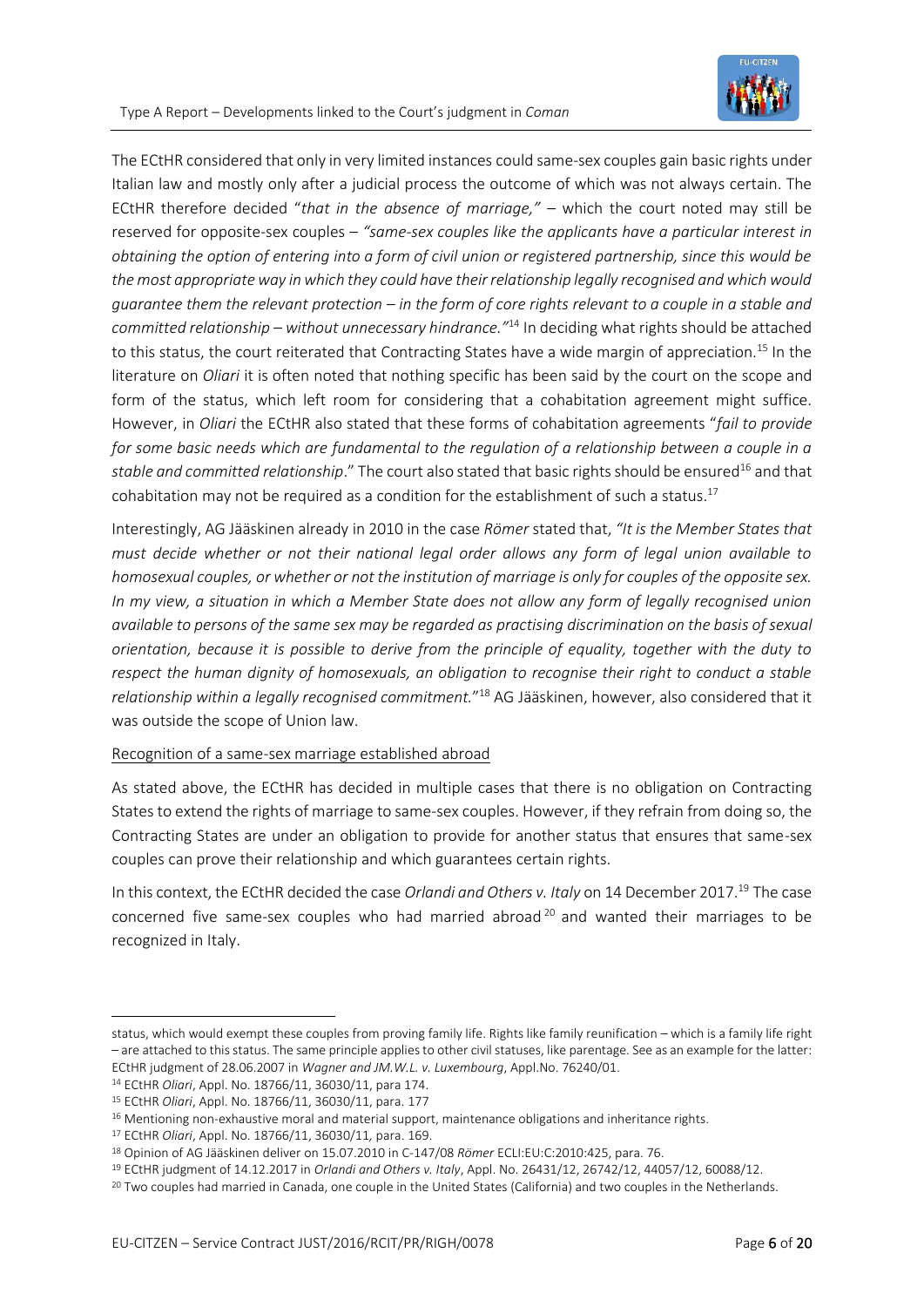

The ECtHR first stated that Contracting States are still free to decide whether or not to provide for same-sex marriage. However, it also considered that it had held in *Oliari* that Contracting States are under an obligation to provide for a status for same-sex couples, if they do not provide for same-sex marriage.  $^{21}$  The ECtHR considered that there is still no consensus as to same-sex marriage and consequently, "*the States must in principle be afforded a wide margin of appreciation, regarding the decision as to whether to register, as marriages, such marriages contracted abroad."<sup>22</sup>* The ECtHR has elaborated on it, stating that "*the Court can accept that to prevent disorder Italy may wish to deter its nationals from having recourse in other States to particular institutions which are not accepted domestically (such as same-sex marriage) and which the State is not obliged to recognise from a Convention perspective. Indeed the refusals in the present case are the result of the legislator's choice not to allow same-sex marriage - a choice not condemnable under the Convention. Thus, the Court considers that there is also a State's legitimate interest in ensuring that its legislative prerogatives are respected and therefore that the choices of democratically elected governments do not go circumvented."* <sup>23</sup> However, the ECtHR then considered that by not having provided for any legal framework before the introduction of civil unions, which occurred after the *Oliari* judgment, there was nothing that would have allowed for the recognition of the foreign marriages in some form, as such the state had left the applicants in a "legal vacuum."<sup>24</sup> Consequently, the state had failed to strike a fair balance as to the competing interest by failing "*to ensure that the applicants had available a specific legal framework providing for the recognition and protection of their same-sex unions."*<sup>25</sup>

Thus, according to the *Orlandi* judgment, the ECtHR considers that there was no duty to recognize a same-sex marriage as a marriage, if such a marriage was not provided for under domestic law. However, another legal status, , must be available for same-sex couples, including a framework which allows for foreign same-sex marriages to be recognized within the scope of such a status.

In its *Coman* judgment the CJEU came to a rather different conclusion on the question as to whether same-sex marriage had to be recognized as marriage for the purpose of the residence rights derived from Article 21 TFEU.

The *Coman* judgment addressed a two-fold issue. On the one hand, it concerned the case of a returner, meaning an EU citizen who had made use of their free movement rights and later returned to their Member State of nationality. Since Article 3(1) of Directive 2004/38/EC stipulates that it is only applicable to EU citizens residing in a Member State of which they are not a national, it is a matter of consistent case-law that Article 21 TFEU is applicable in such cases and that the Directive has to be applied by analogy.<sup>26</sup>

The Court considered that the term 'spouse,' as used in Article  $2(2)(a)$  of the Directive, refers to a person joined to another person by the bonds of marriage and that its meaning is gender-neutral and consequently also covers same-sex spouses of the EU citizens concerned. 27

<sup>21</sup> ECtHR *Orlandi and Others v. Italy*, Appl. No. 26431/12, 26742/12, 44057/12, 60088/12, para. 192.

<sup>22</sup> ECtHR *Orlandi and Others v. Italy*, Appl. No. 26431/12, 26742/12, 44057/12, 60088/12, para. 205.

<sup>23</sup> ECtHR *Orlandi and Others v. Italy*, Appl. No. 26431/12, 26742/12, 44057/12, 60088/12, para. 207.

<sup>24</sup> ECtHR *Orlandi and Others v. Italy*, Appl. No. 26431/12, 26742/12, 44057/12, 60088/12, para. 209.

<sup>25</sup> ECtHR *Orlandi and Others v. Italy*, Appl. No. 26431/12, 26742/12, 44057/12, 60088/12, para. 210.

<sup>26</sup> C-673/16 *Coman*, para. 18-24.

<sup>27</sup> C-673/16 *Coman*, para. 34-35.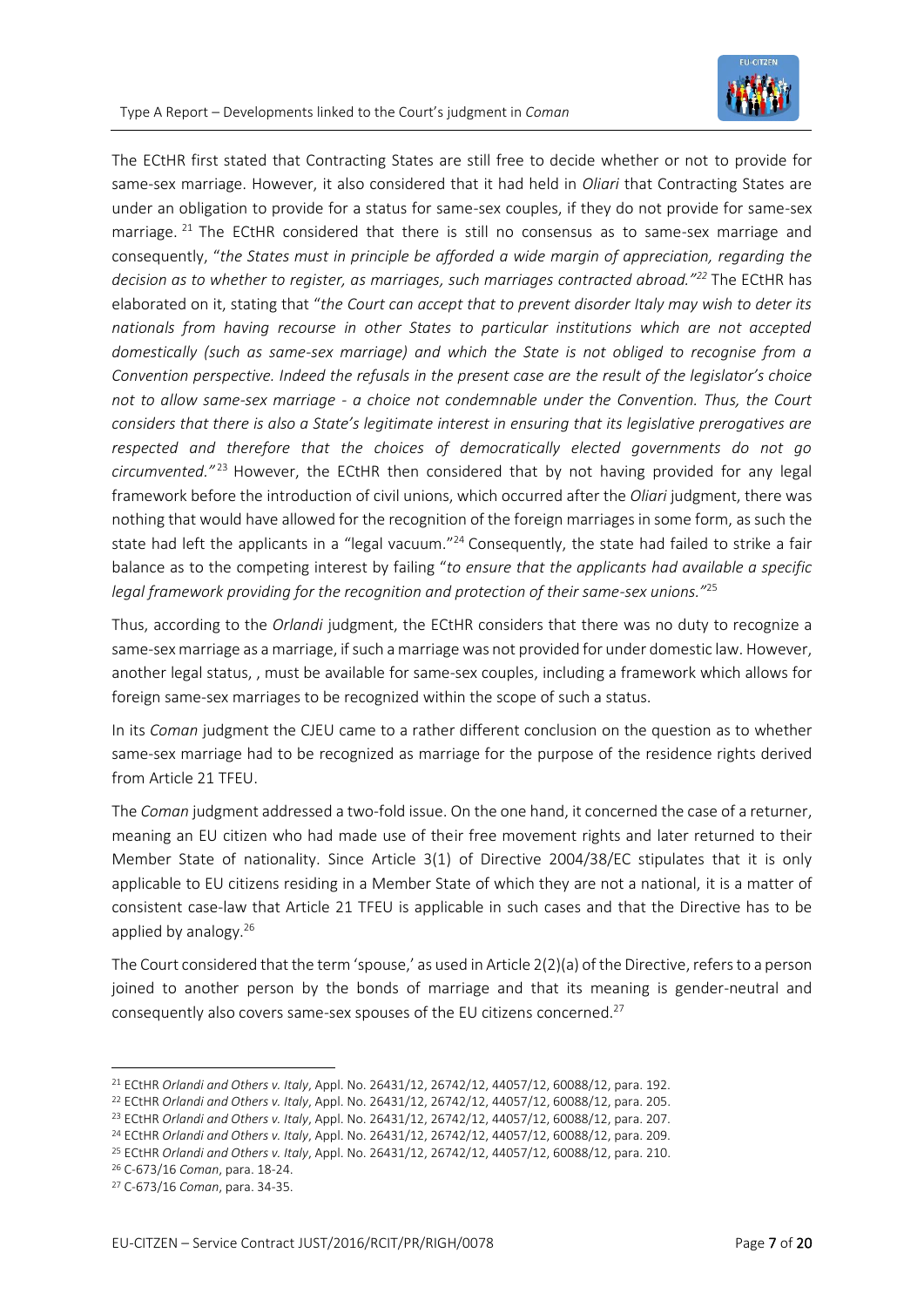

The Court furthermore considered that whereas Article 2(2)(b) of the Directive concerning registered partners contains a reciprocity clause, Article 2(2)(a) does not. The Court considered that "[i]*t follows that a Member State cannot rely on its national law as justification for refusing to recognise in its territory, for the sole purpose of granting a derived right of residence to a third-country national, a marriage concluded by that national with a Union citizen of the same sex in another Member State in accordance with the law of that state.*" 28

The Court admitted that a person's status is a matter for Member States to decide upon and that Member States are therefore free to decide whether or not to allow same-sex marriage. However, the Member States must still comply with EU law. Allowing Member States to grant or refuse entry to the third-country national same-sex spouse of an EU citizen, where the marriage was concluded in another Member State, on grounds that same-sex marriage did not exist in the Member State of destination, would result in a patchwork, where it would vary from Member State to Member State whether a right of residence was to be guaranteed, dependant on the relevant national provisions on marital law. The Court considered that such a situation would be at odds with its case-law and would deprive the Directive of its effectiveness.<sup>29</sup>

The Court stated that "[i]*t follows that the refusal by the authorities of a Member State to recognise, for the sole purpose of granting a derived right of residence to a third-country national, the marriage of that national to a Union citizen of the same sex, concluded, during the period of their genuine residence in another Member State, in accordance with the law of that State, may interfere with the exercise of the right conferred on that citizen by Article 21(1) TFEU to move and reside freely in the territory of the Member States. Indeed, the effect of such a refusal is that such a Union citizen may be denied the possibility of returning to the Member State of which he is a national together with his spouse.*" 30

Concerning the argument of public policy, the Court considered that the EU has to respect the national identity of the Member States in accordance with Article 4(2) TEU. However, it also considered that it has ruled that the concept of public policy has to be interpreted strictly where it concerns free movement rights and that a uniform interpretation is required. It can therefore only be invoked if it concerns a genuine and sufficiently serious threat to a fundamental interest of society. The Court, however, considered that the recognition of a same-sex marriage solely for the purpose of residence rights does not undermine the institution of marriage, as it does not require that the Member State provide for such marriages under national law. Consequently, the argument of public policy was not considered as a valid justification.<sup>31</sup>

The Court therefore ruled that, as a matter of EU law, a same-sex marriage concluded in one Member State has to be recognized by another Member State for the purpose of granting a right of residence to the spouse that is derived from the EU citizen. Consequently, this judgment concerns 'single purpose recognition,' whereas the *Orlandi* judgment of the ECtHR concerned recognition for general effect.

Furthermore, where *Orlandi* applied to a marriage contracted in any state, the *Coman* judgment seemed to restrict its scope to marriages concluded in a Member State during genuine residence there.

<sup>28</sup> C-673/16 *Coman*, para. 36.

<sup>29</sup> C-673/16 *Coman*, para. 37-39.

<sup>30</sup> C-673/16 *Coman*, para. 40.

<sup>31</sup> C-673/16 *Coman*, para. 42-46.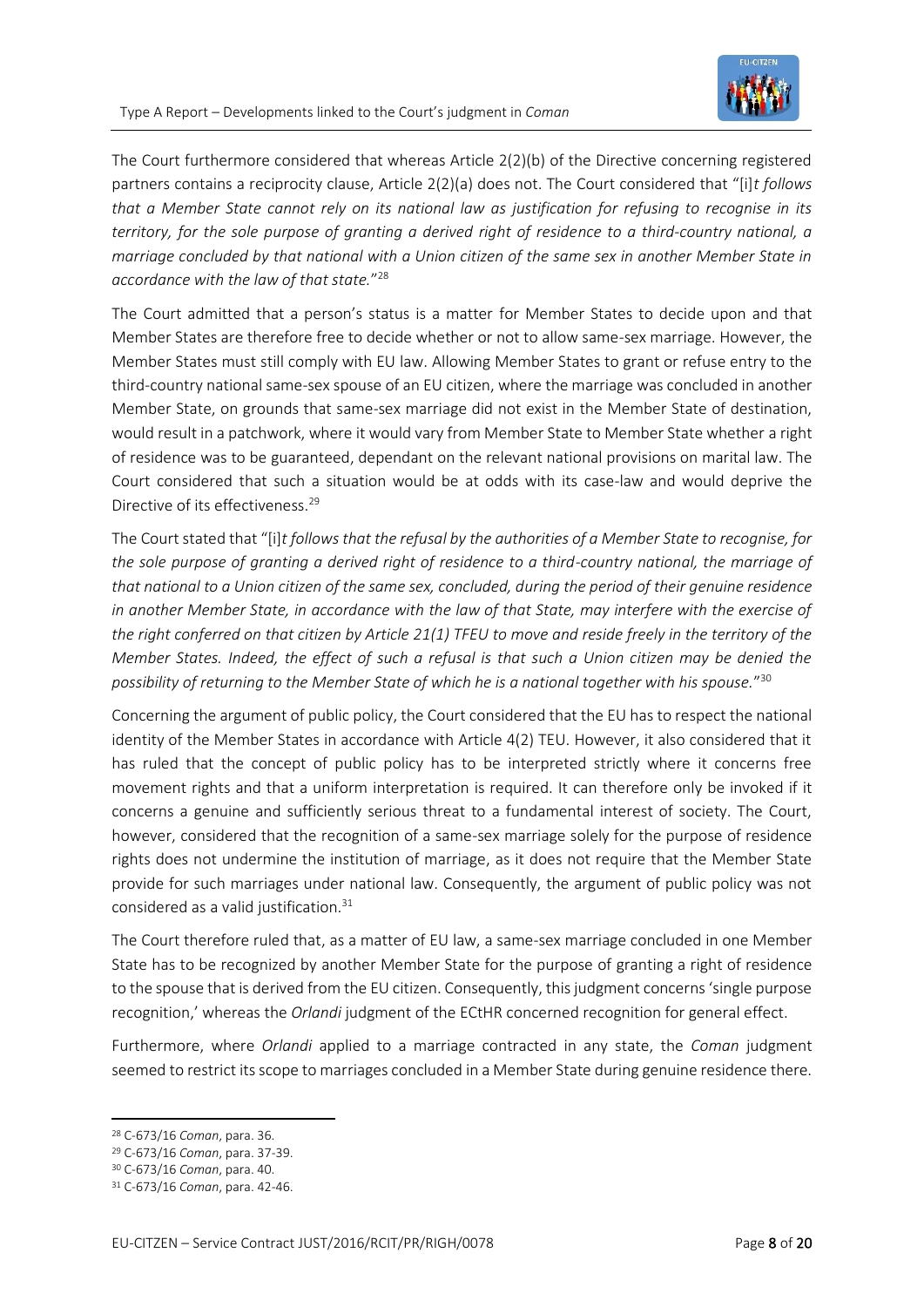

This could, however, also be attributed to the 'return' scope of the case.<sup>32</sup> It should be noted here that in *Metock* the CJEU stated that "*Article 3(1) of Directive 2004/38 must be interpreted as meaning that a national of a non-member country who is the spouse of a Union citizen residing in a Member State whose nationality he does not possess and who accompanies or joins that Union citizen benefits from the provisions of that directive, irrespective of when and where their marriage took place and of how the national of a non-member country entered the host Member State.*" <sup>33</sup> This was repeated by the Court in *Deniz Sahin*. <sup>34</sup> A differentiation as to the acceptance of foreign marriage certificates based on the respective genders of the spouses and for the purpose of a residence right derived from Directive 2004/38/EC would be a violation of Article 21(1) Charter of Fundamental Rights.<sup>35</sup>

It also has to be considered that since the marriage might not have to be recognized for civil purposes, it will also not be considered to exist for such a purpose. This could consequently mean that if a samesex marriage is not recognized for civil purposes as a registered partnership, it will also have the effect that it cannot be considered an impediment to concluding another (opposite-sex) marriage or entering into a registered partnership in the host Member State.

## 2. Developments in Member States without any status for same-sex couples

The *Coman* judgment had the largest impact in Member States that have not provided for any equivalent status for same-sex couples. Many of these Member States have constitutional prohibitions on same-sex marriage. Since the *Coman* judgment has been referred to in most of these Member States, the highest courts have been required to rule on similar cases.

*2.1. Romania*

#### Applicable law

Article 277(2) of the new Romanian Civil Code provides that same-sex marriages contracted abroad whether between Romanian citizens or by foreigners are not recognized. Article 277(4) of the new Romanian Civil Code, limits the scope of this Article stating that the free movement rules shall not be impeded.

Emergency Ordinance No. 194/2002

Law No. 119/1996

#### Developments since the *Coman* judgment

The preliminary reference in the *Coman* judgment of the CJEU originated from the Constitutional Court of Romania (*Curtea Constituțională* – CCR). Article 277(2) of the Romanian Civil Code provides for a specific prohibition on the recognition of same-sex marriages and registered partnerships concluded abroad, by Romanian nationals. Article 277(4) CC provides that this will not impede free movement rights.

<sup>32</sup> See the wording used in C-456/12 *O. v Minister voor Immigratie, Integratie en Asiel and Minister voor Immigratie, Integratie en Asiel v B* ECLI:EU:C:2014:135 and C-230/17 *Altiner and Ravn* ECLI:EU:C:2018:497.

<sup>33</sup> C-127/08 *Metock*, ECLI:EU:C:2008:449, para. 99 (Emphasis added by DdG).

<sup>34</sup> C-551/07 *Deniz Sahin*, ECLI:EU:C:2008:755, para. 32.

<sup>35</sup> See also: JESSURUN D'OLIVEIRA, H.U. (2018), "Het Europese Hof omarmt eindelijk het huwelijk van mensen met hetzelfde geslacht - Een stap in de goede richting", *Nederlands Juristenblad* 2018/1426, pp. 2060-2064.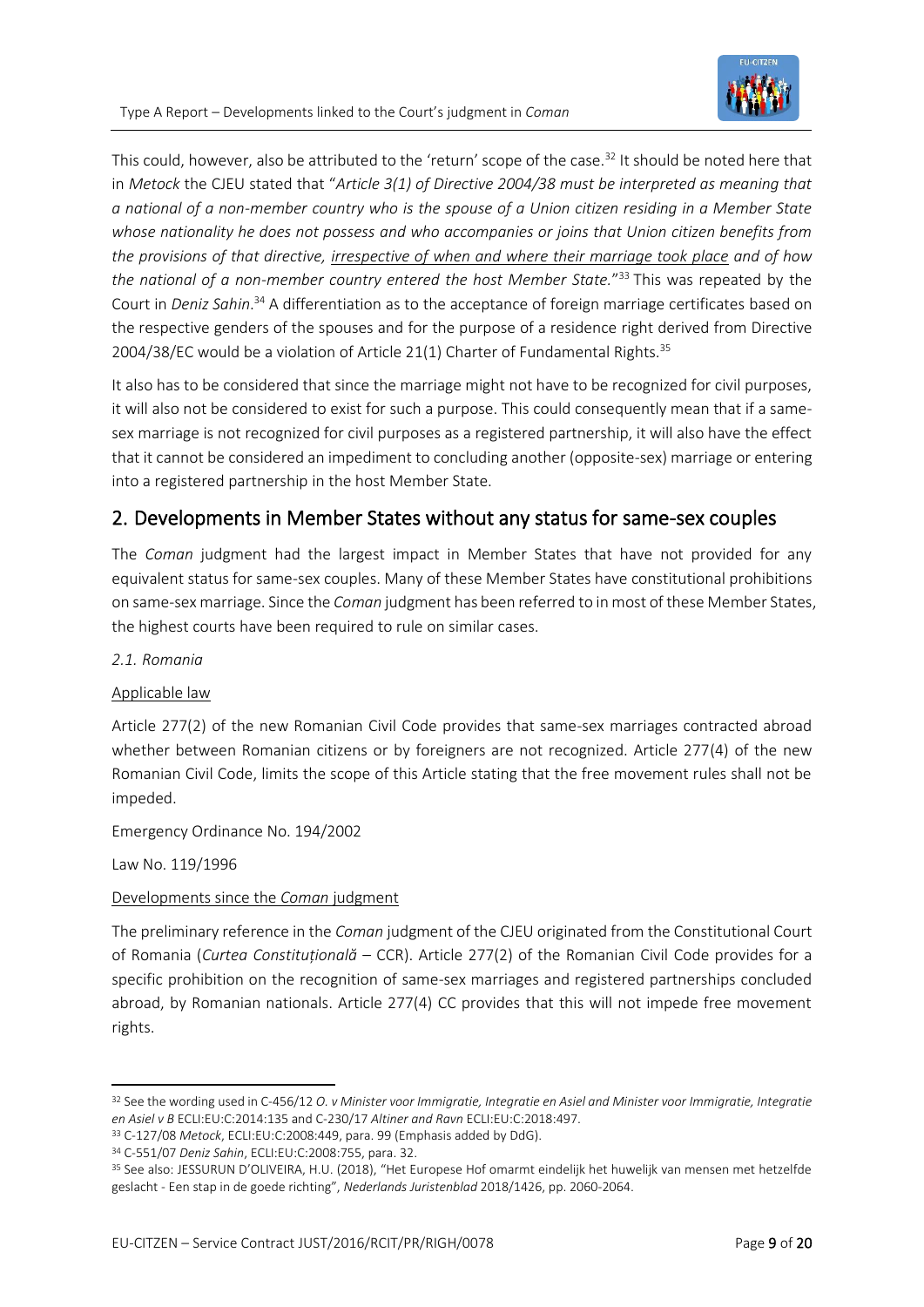

In its judgment of 18 July 2018,  $36$  which was published on 3 October 2018,  $37$  the Romanian Constitutional Court decided by a majority that these provisions were constitutional in so far as they permit the granting of residence rights.

The CCR also considered that Romania was under a positive obligation based on Article 8 ECHR and implicitly from Article 7 CFR, to provide an equivalent status for same-sex couples which would provide for legal recognition and protection.<sup>38</sup>

In a separate opinion to the CCR judgment,<sup>39</sup> while considering the case inadmissible on procedural grounds, some points of note were made as to other laws that were not challenged, but which will have a major impact. These issues are of a technical nature and mostly relate to certain aspects of procedure in applying for a residence right.

The issue relates mostly to the fact that Romanian citizens can only provide Romanian documents or foreign documents which have been transcribed by the Romanian authorities.

In the case of a visa application being required to obtain the derived right of residence, Article 46(17) of Emergency Ordinance No. 194/2002 as amended by paragraph 67 of Law No. 157/2011 states: "*The visa application submitted by the persons mentioned in par. (16) lit. a)<sup>40</sup> -e) will be accompanied by the marriage certificate issued by the Romanian authorities or transcribed according to the law or, as the case may be, by the proof of the kinship or the quality of a partner.*"

However, paragraph 41(7) of Law No. 119/1996 states that "*It is forbidden to transcribe / register civil certificates or extracts issued by foreign authorities regarding same-sex marriage or civil partnerships concluded or contracted abroad, either by Romanian citizens or by foreign citizens.*"

All of these articles have, as far as the author is aware, not been amended since the judgment of the CCR. Consequently, even though a right of residence may be guaranteed, and both Article 277(2) and 277(4) CC should be applied in such a way that a right to residence should be granted, many hurdles still exist preventing one from being able to submit the required documents to apply for a document certifying the residence right, especially when it concerns a returning Romanian national.<sup>41</sup> While technically it may be possible to have the same-sex marriage established abroad recognized for the purpose of residency rights, it is unclear whether such a marriage would at all be recognized as a matter of civil law, and if so, whether as a marriage or rather as a "partnership."

#### *2.2. Bulgaria*

In Bulgaria the Administrative Court of Sofia decided on case 3500/2018, which concerned a French national married to an Australian national, who had married each other in France during 2016.

<sup>36</sup> CCR, Decizia Nr. 534 din 18 iulie 2018 referitoare la excepția de neconstituționalitate a dispozițiilor art.277 alin.(2) și (4) din Codul civil. Nr.Dosar 78D/2016.

<sup>37</sup> Monitorul Oficial, Partea I nr. 842 din 03.10.2018.

<sup>38</sup> CCR, Decizia Nr. 534/2018, para. 29.

<sup>39</sup> By judge Pivniceru.

<sup>&</sup>lt;sup>40</sup> Article 46(16)(a) of the Emergency Ordinance concerns spouses of Romanian nationals.

<sup>41</sup> On the website of the IGI it still mentions that a marriage certificate must originate from the Romanian authorities. If the marriage has been concluded abroad, it must have been transcribed according to the law.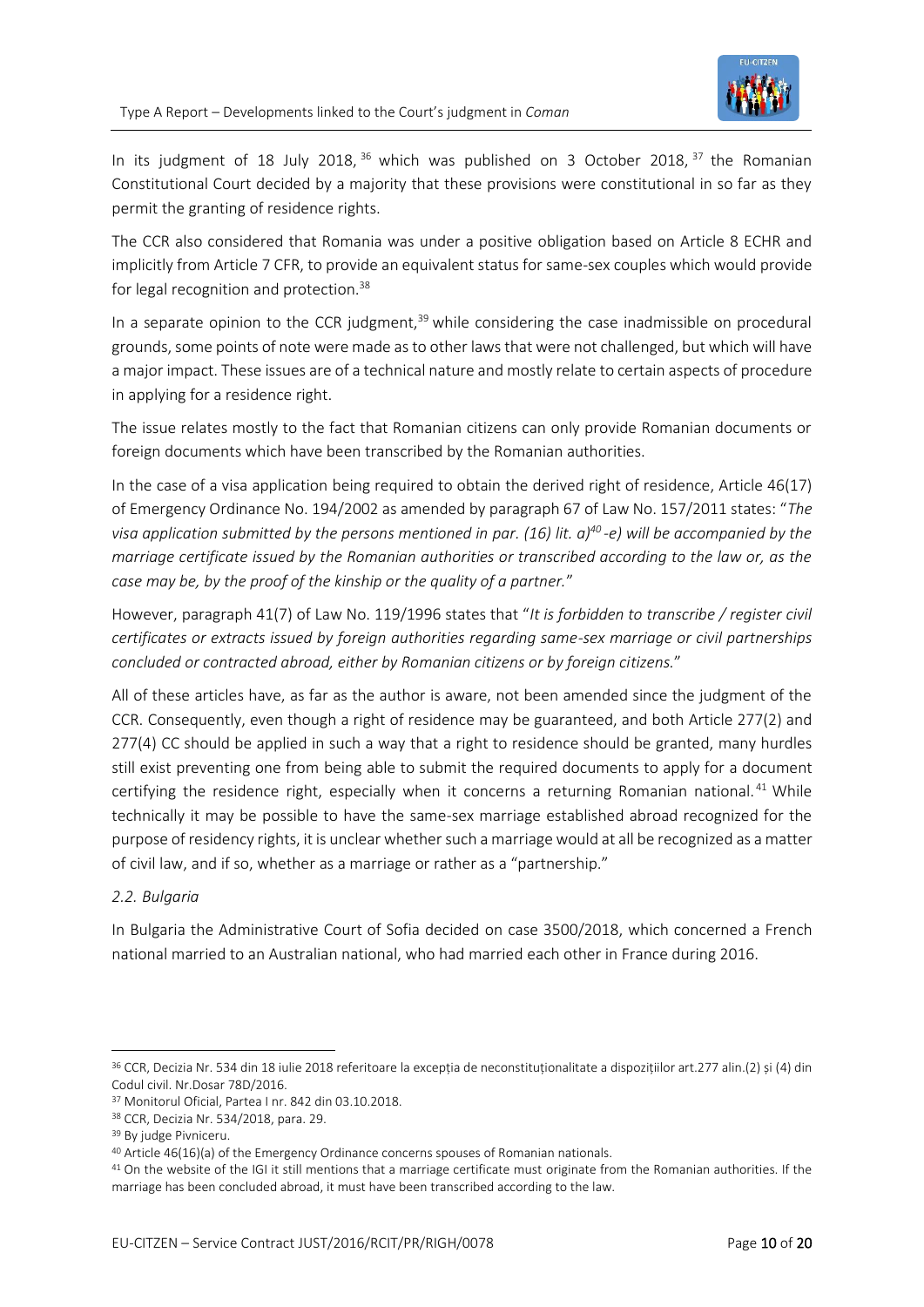

This judgment was appealed before the Supreme Administrative Court.<sup>42</sup> The government considered that the *Coman* judgment only applied to returning nationals under Article 21 TFEU, but not as regards Directive 2004/38/EC. The Supreme Administrative Court did not accept this argument and decided that "*the applicant is a member of the family of an EU citizen, and it should be explicitly emphasized that solely for the purpose of granting a derivative right of residence to a third country national marriage between persons of the same sex, concluded in another Member State, in accordance with its law, shall be without prejudice to the institution of marriage in the host Member State, in this case the Republic of Bulgaria, as defined in national law.*<sup>43</sup>

Consequently, the Supreme Administrative Court has followed the *Coman* judgment to the letter.

*2.3. Latvia*

Applicable law

Article 110 of the Latvian Constitution states:

"The State shall protect and support marriage - a union between a man and a woman, the family, the rights of parents and rights of the child. The State shall provide special support to disabled children, children left without parental care or who have suffered from violence."

Article  $2<sup>1</sup>$  of the Immigration Law<sup>44</sup> reads as follows:

Art 2<sup>1</sup>. (1) The citizens of the Union and their family members are subject to this Law Article 4, third, fifth, sixth, eighth and ninth parts of Article 5 of the third paragraph of Article 10, Article 11, Article 13, second and fourth parts of the 14th, 15, 16, 17,, 18 of the second parts 20, 21,, 46, fifth paragraph, 50<sup>4</sup>, 50<sup>5</sup>, paragraph, Article 51, Part Five 52, 53, 54, 54. <sup>1</sup>, 55, 56, 57, 58, 59, 59, <sup>1</sup>, 59, <sup>2</sup>, 59, <sup>3</sup>, 59, <sup>4</sup>, 59, <sup>5</sup>, 60. Articles 65, <sup>1</sup>, 65, <sup>2</sup>, 65, <sup>3</sup>, 65, <sup>4</sup>, 65, <sup>5</sup>, 66, 67 and 70 rules.

(2) The Cabinet shall determine the procedures by which citizens of the Union and their family members enter and stay in the Republic of Latvia, as well as restrictions on the stay of such persons.

Directive 2004/38/EC has been implemented in Latvia based on Article  $2^1(2)$  of the Immigration Law by Cabinet Regulation No 675 of 30 August 2011 on the procedures for the entry and residence in the Republic of Latvia of citizens of the Union and their family members." 45

Para. 37.2 of Cabinet Regulation No 675 provides that, "In order to apply for a registration certificate or a permanent residence document if the family member is a Union citizen or a residence card or a permanent residence card if the family member is not a Union citizen, the family member of the Union

<sup>42</sup> Decision of the Supreme Administrative Court of 24.07.2019, No. 11351.

<sup>43</sup> "*заявителката е член на семейството на гражданин на ЕС като изрично следва да се подчертае, че единствено за целите на предоставянето на производно право на пребиваване на гражданин на трета страна – бракът между лица от един и същ пол, сключен в друга държава членка, в съответствие с нейното право, не накърнява института на брака в приемащата държава – членка, в случая Република България, който е дефиниран в националното право."*

<sup>44</sup> Imigrācijas likums. https://likumi.lv/ta/id/68522

<sup>45</sup> Ministru kabineta 2011. gada 30. augusta noteikumi Nr. 675 "Kārtība, kādā Savienības pilsoņi un viņu ģimenes locekļi ieceļo un uzturas Latvijas Republikā". https://likumi.lv/ta/id/235499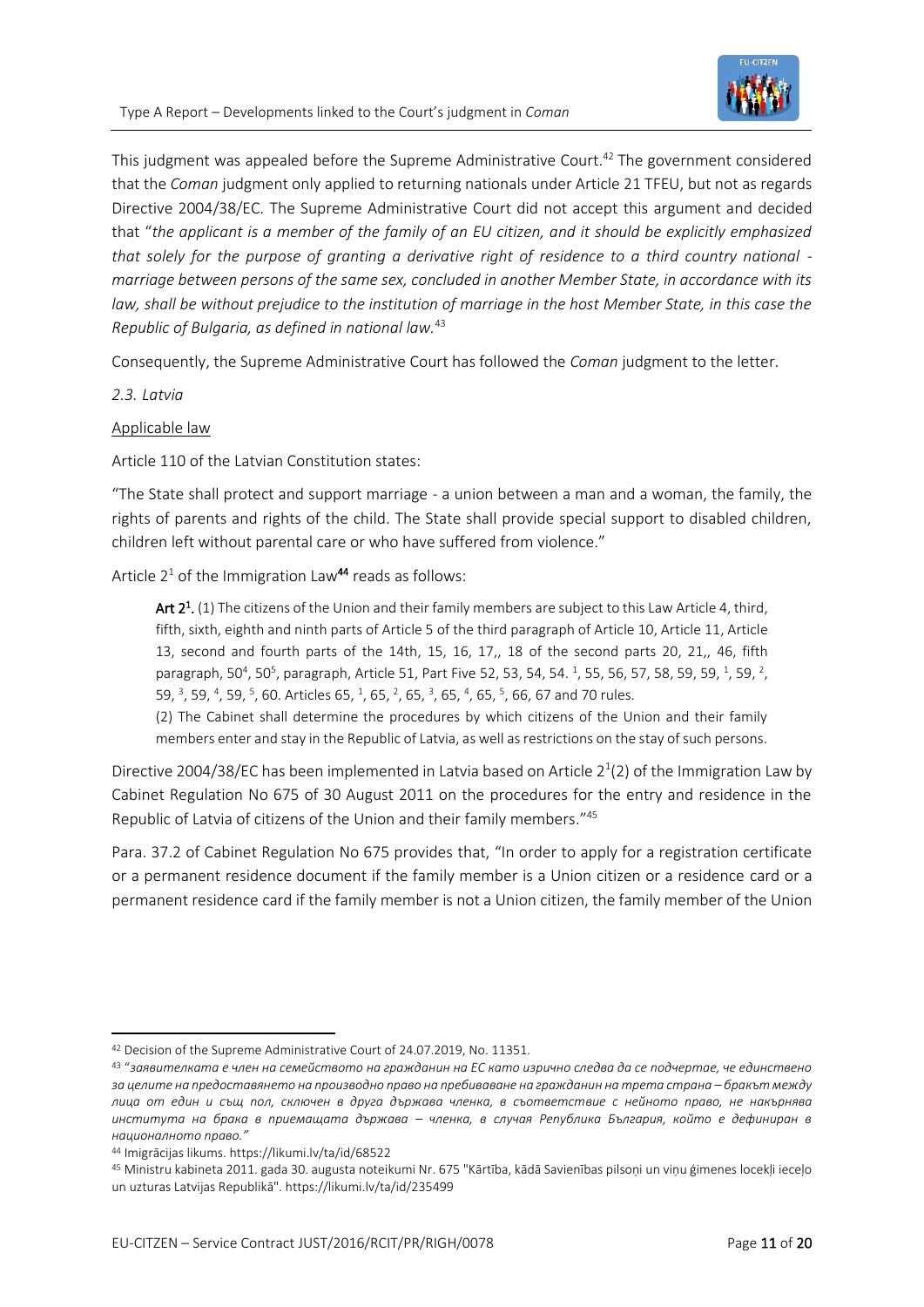

citizen shall present a valid travel document and submit: 37.2 a document certifying the fact of marriage, relationship or registered partnership." 46

#### Developments since the *Coman* judgment

As far as the author is aware, there have been no new policy documents or legal developments in Latvia concerning the *Coman* judgment. There have been instances reported after the judgment, where a residence right in Latvia was granted to the same-sex spouse.<sup>47</sup> How the application procedure is applied is unclear.

#### *2.4. Lithuania*

#### Applicable law

Article 38(3) of the Lithuanian Constitution states that, "*Marriage shall be concluded upon the free mutual consent of man and woman.*"

Article 43(1)(5) of the Law on the Legal Status of Aliens provides that, "*A temporary residence permit may be issued to a foreign national in the event of family reunification if* 5) *the foreign national's spouse or the person with whom the foreign national has concluded a registered partnership resides in the Republic of Lithuania where the spouse or the person with whom a registered partnership has been concluded is a citizen of the Republic of Lithuania or a foreign national holding a residence permit;*"

#### Developments since the *Coman* judgment

According to information received from the Lithuanian authorities, before the *Coman* judgment samesex marriages were not recognized at all.

In its judgment of 11 January 2019 the Constitutional Court of Lithuania<sup>48</sup> decided on;

"whether Item 5 of Paragraph 1 of Article 43 (wording of 28 November 2006) of the Republic of Lithuania's Law on the Legal Status of Aliens, insofar as the said item does not stipulate that, in the event of family reunification, a temporary residence permit in the Republic of Lithuania may also be issued to a foreign national in cases where a marriage or registered partnership concluded by the foreign national in another state with a person – a citizen of the Republic of Lithuania – residing in the Republic of Lithuania is not recognised in the Republic of Lithuania due to the prohibition on concluding a same-sex marriage or same-sex registered partnership, although the foreign national and the Lithuanian citizen have built up such a relationship whose content corresponds to the concept of the family, is in conflict with Paragraphs 1 and 4 of Article 22, Paragraph 1 of Article 29, and Paragraphs 1 and 2 of Article 38 of the Constitution of the Republic of Lithuania, as well as with the constitutional principle of a state under the rule of law."

The Constitutional Court summarized the legal issues extensively, declaring that;

<sup>46</sup> "Lai pieprasītu reģistrācijas apliecību vai pastāvīgās uzturēšanās apliecību, ja ģimenes loceklis ir Savienības pilsonis, vai uzturēšanās atļauju vai pastāvīgās uzturēšanās atļauju, ja ģimenes loceklis nav Savienības pilsonis, Savienības pilsoņa ģimenes loceklis uzrāda derīgu ceļošanas dokumentu un iesniedz: 37.2. dokumentu, kas apliecina laulības, radniecības vai reģistrētu partnerattiecību faktu;"

<sup>47</sup> [https://www.delfi.lv/delfi-plus/latvija/es-tiesas-spriedums-laulato-draugu-adriana-un-kleija-izcinita](https://www.delfi.lv/delfi-plus/latvija/es-tiesas-spriedums-laulato-draugu-adriana-un-kleija-izcinita-kopabusana.d?id=50124366)[kopabusana.d?id=50124366.](https://www.delfi.lv/delfi-plus/latvija/es-tiesas-spriedums-laulato-draugu-adriana-un-kleija-izcinita-kopabusana.d?id=50124366)

<sup>48</sup> Case 16/2016, KT3-N1/2019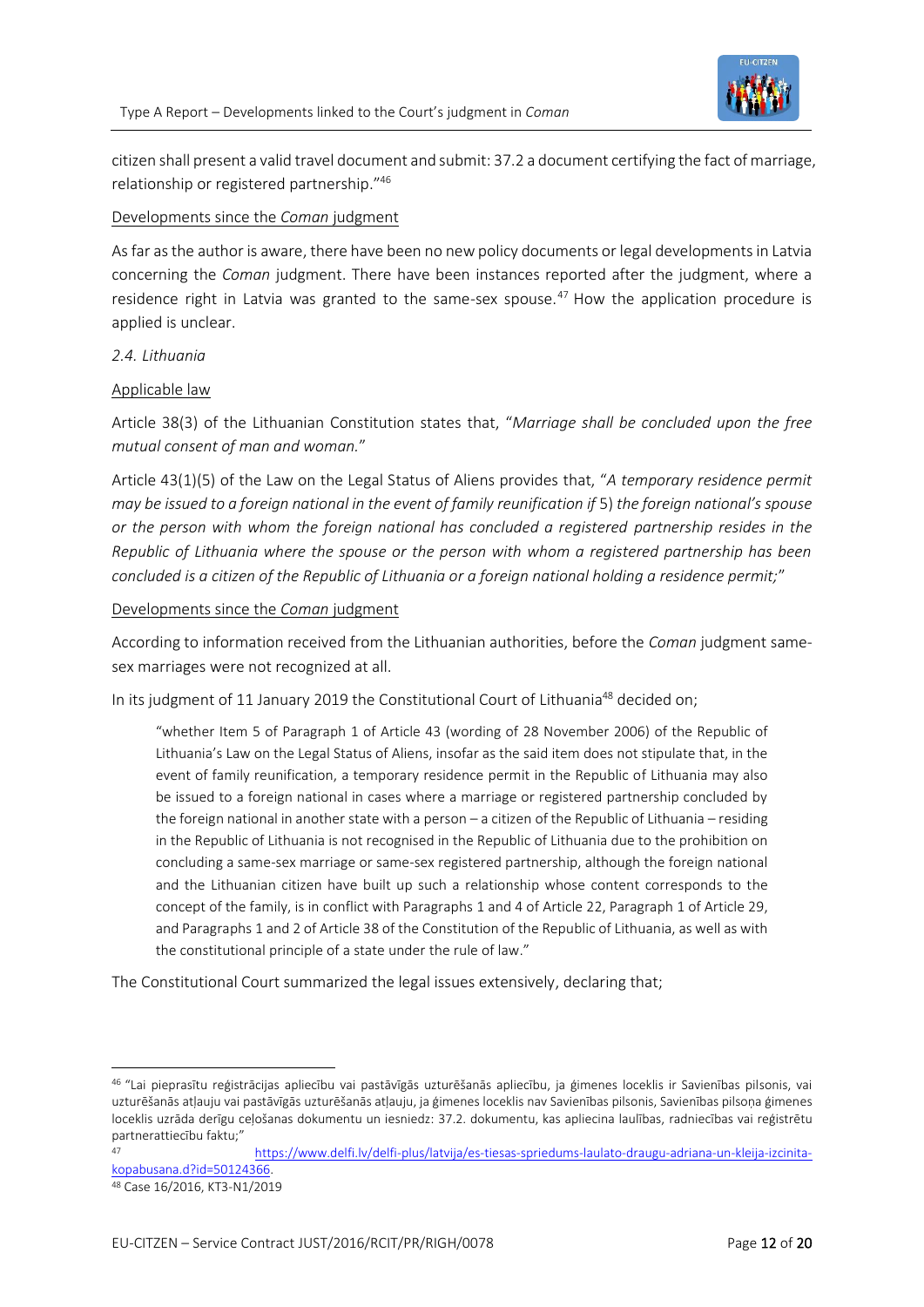

"16. Summarising the impugned legal regulation, laid down in Item 5 of Paragraph 1 of Article 43 (wording of 28 November 2006) of the Law, and the related legal regulation relevant in connection with this constitutional justice case, it should be noted that:

– the item in question lays down one of the grounds for granting a temporary residence permit for reasons of family reunification (within the meaning of Paragraph 1 of Article 43 (wording of 28 November 2006) of the Law) to a foreign national who is not a citizen of an EU Member State or the European Free Trade Association – in cases where the spouse of such a foreign national or the person with whom the foreign national has concluded a registered partnership resides in the Republic of Lithuania where the spouse or the person with whom a registered partnership has been concluded is a citizen of the Republic of Lithuania or a foreign national (not a citizen of an EU Member State or the European Free Trade Association) holding a residence permit; a temporary residence permit is granted on the said grounds to a foreign national who is not a citizen of an EU Member State or the European Free Trade Association in order to allow the said foreign national, who has concluded a marriage or registered partnership with a citizen of the Republic of Lithuania or a foreign national (not a citizen of an EU Member State or the European Free Trade Association) holding a residence permit, to enter the Republic of Lithuania and reside there for the purposes of preserving the family;

– Item 5 of Paragraph 1 of Article 43 (wording of 28 November 2006) of the Law, Paragraph 26 (wording of 9 December 2014) of the Law, or any other provisions of the Law does not explicitly stipulate that a foreign national and his/her spouse or the person with whom the foreign national has concluded a registered partnership and who is a citizen of the Republic of Lithuania or a foreign national holding a residence permit must be persons of opposite sexes;

– Item 5 of Paragraph 1 of Article 43 (wording of 28 November 2006) of the Law, Paragraph 26 (wording of 9 December 2014) of Article 2 of the Law, or any other provision of the Law does not explicitly stipulate that a marriage or registered partnership of a foreign national with a citizen of the Republic of Lithuania or with a foreign national holding a residence permit must be recorded in the Civil Registry Office of the Republic of Lithuania;

– under Item 5 of Paragraph 1 of Article 43 (wording of 28 November 2006) of the Law, a temporary residence permit may be issued to a foreign national in the event of family reunification if the foreign national (save the exception envisaged in Paragraph 3 (wording of 9 December 2014) of Article 26 the Law) complies with the general conditions for the issue of a residence permit, as laid down in Items 2–4 of Paragraph 1 of Article 26 (wording of 28 November 2006) of the Law, where the said general conditions are linked with a valid health insurance, sufficient means of subsistence, and the possession of suitable residential premises, or if a person who is joined for the purpose of family reunification ensures, in accordance with the procedure established in legal acts, that his/her family member to whom a temporary residence permit is issued complies with the said conditions; under Item 5 of Paragraph 1 of Article 43 (wording of 28 November 2006) of the Law, in the event of family reunification, a temporary residence permit may be refused to a foreign national on the general grounds (established in Paragraph 1 (wording of 26 November 2015) of Article 35 of the Law) for refusal to grant a foreign national a residence permit, such as those related, inter alia, to a possible threat to national security, public order (public policy), or public health, or non-compliance with the above-mentioned general conditions for granting a temporary residence permit, or the conclusion of a marriage of convenience or a registered partnership of convenience;

– the impugned legal regulation is to be interpreted taking into account the provisions of the legal acts of the European Union, inter alia, the Directive, that are implemented by the Law."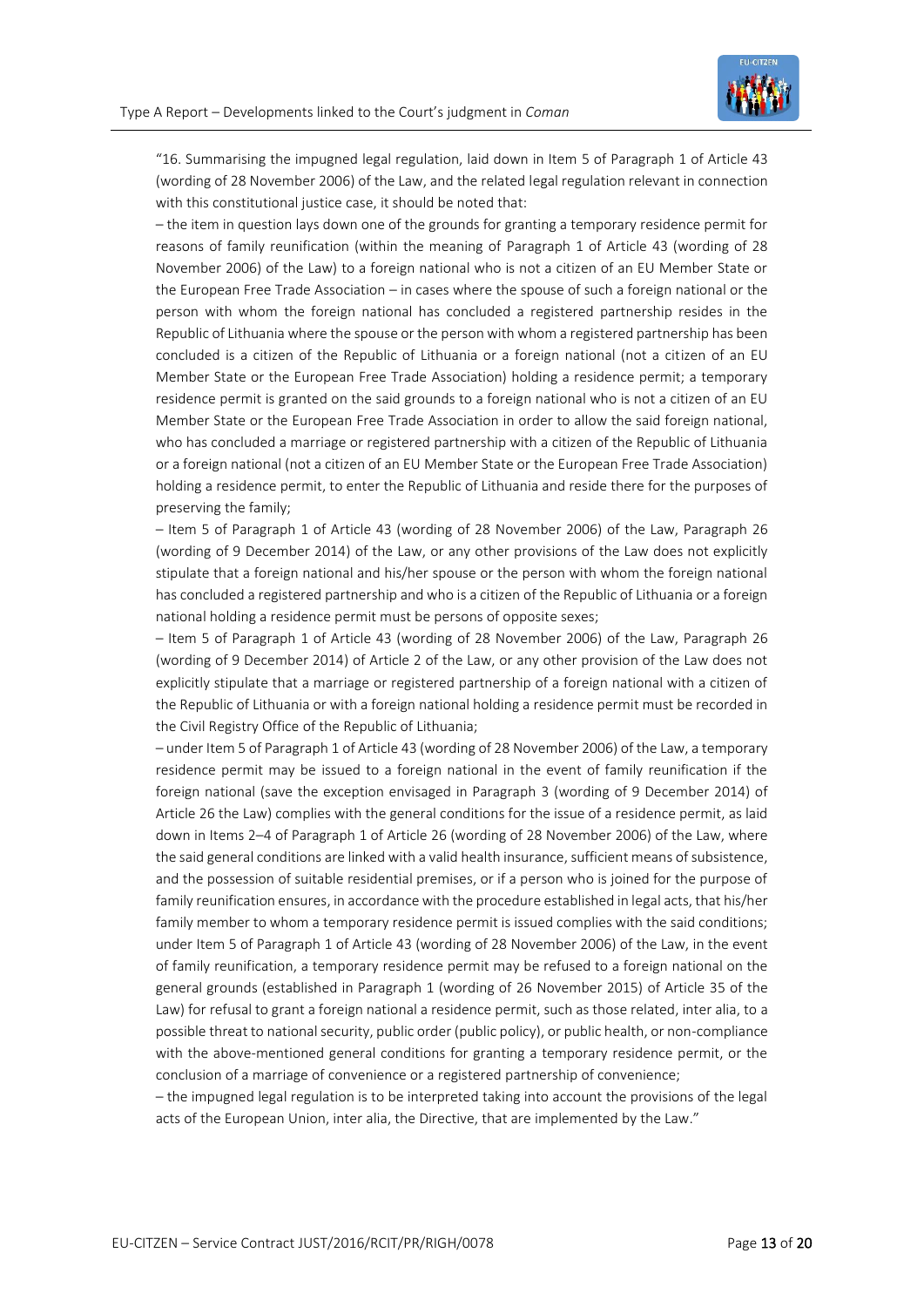

The Constitutional Court, in 2011, had already considered that the protection of the family unit, as stipulated in the Constitution not only governs marriage and that the concept of family can also encompasses other formats. The court considered that;

"under the Constitution, inter alia, the constitutional principle of a state under the rule of law, the Seimas, as the institution of legislative power, when exercising its constitutional powers and regulating family relationships by means of legal acts, must pay regard to the requirements stemming from the Constitution, inter alia, those of the equality of the rights of persons, as well as respect for human dignity and private life; under the Constitution, inter alia, the constitutional principle of a state under the rule of law, in the course of regulating family relationships by means of laws and other legal acts, the duty arises for the Seimas, as the institution of legislative power, to take account of the specific character of these relationships, inter alia, the particularities of the subjects of these relationships, as the said particularities objectively determine the necessity to define these subjects in the context of those concrete relationships the participants of which they appear to be (the Constitutional Court's ruling of 28 September 2011)."

The Constitutional Court further held that the right to return is guaranteed by Article 32 of the constitution;

"35. Summarising the constitutional regulation from the aspect relevant in the case at issue, it should be noted that, under the Constitution, inter alia, the constitutional principle of a state under the rule of law, the legal regulation governing family reunification in the context of the free movement of persons within the EU and migration must be based on the principle of respect for human dignity and the private and family life of a person, as well as the principle of the equality of the rights of persons. Establishing this legal regulation, under the Constitution, inter alia, the constitutional principle of a state under the rule of law, the legislature must also pay regard to the specificity of the relationships in question, inter alia, the specificity of the free movement of persons within the European Union and migration, inter alia, to the fact that the family of a citizen of the Republic of Lithuania, of a citizen of any other EU Member State, or of a third-country national lawfully residing in Lithuania, whose family members wish to enter Lithuania and reside there for reasons of family reunification, may have been founded not only in the Republic of Lithuania, but also under the law of another EU Member State or under that of a third country, which may also allow marriages or registered partnerships, inter alia, between two persons of the same sex."

"35.1. In view of the aspect relevant in the constitutional justice case at issue, it should also be noted that, under the Constitution, inter alia, the above-mentioned provisions of Paragraphs 2 and 3 of Article 21, Paragraphs 1 and 4 of Article 22, Article 29, and Paragraphs 1 and 2 of Article 38 thereof and the constitutional principle of a state under the rule of law, the legislature must lay down such a legal regulation related to the free movement of persons within the EU and migration that would provide for the right to reunification for a family founded by two same-sex persons in another state through a legally concluded marriage or registered partnership, i.e. the right of a foreign national to enter Lithuania and reside there together with his/her family member – a citizen of the Republic of Lithuania or a foreign national lawfully residing in Lithuania, with whom a marriage or registered partnership has lawfully been concluded in another state. With respect to a foreign national who is a family member of a citizen of the Republic of Lithuania or a family member of a non-national Lithuanian entering Lithuania for residence, with whom the foreign national has lawfully concluded a marriage or registered partnership in another state, the said duty of the legislature also arises from the provisions of Article 32 of the Constitution."

it should be held that, although the objective to protect the constitutional concept of marriage, as concluded upon the free mutual consent of a man and a woman, as well as the historically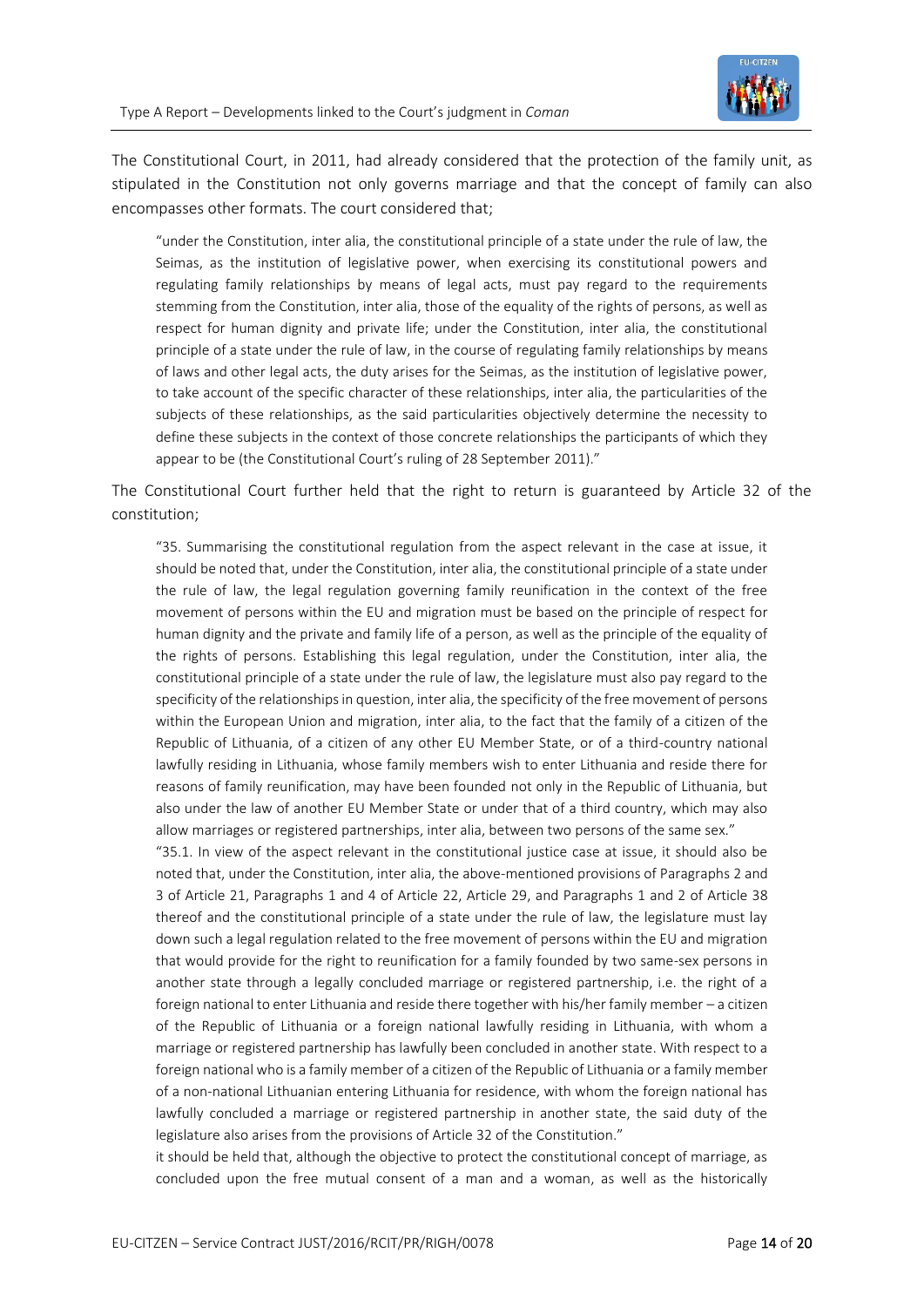

established model of the family, which is based on this concept, may be considered constitutionally important, under the Constitution, such an objective may not serve as justification for a legal regulation whereby, solely on the grounds of gender identity and/or sexual orientation, a foreign national would not be allowed to enter Lithuania and reside there together with his/her family member – a citizen of the Republic of Lithuania or a foreign national lawfully residing in Lithuania, with whom a marriage or registered partnership has lawfully been concluded in another state, i.e. such a legal regulation whereby a foreign national would be allowed to enter Lithuania and reside there exclusively in cases where he/she has lawfully concluded a marriage or registered partnership in another state with an opposite-sex citizen of the Republic of Lithuania or an opposite-sex foreign national lawfully residing in Lithuania.

35.3. In this context, it should be noted that the above-mentioned duty stemming from the Constitution for the legislature to lay down such a legal regulation related to the free movement of persons within the EU and migration that would provide for the right to reunification for a family founded in another state by two same-sex persons through a legally concluded marriage or registered partnership may not be interpreted as changing the concept of marriage consolidated in Paragraph 3 of Article 38 of the Constitution.

#### The Constitutional Court, therefore, concluded, that;

"41.3. […], contrary to what is claimed by the petitioner, under the impugned Item 5 of Paragraph 1 of Article 43 (wording of 28 November 2006) of the Law, in the event of family reunification within the meaning of Paragraph 1 of Article 43 (wording of 28 November 2006) of the Law, a temporary residence permit may be issued to a foreign national who is not a citizen of a Member State of the European Union or the European Free Trade Association not exclusively in cases where an oppositesex family member of such a foreign national resides in the Republic of Lithuania, i.e. a person with whom a marriage or registered partnership has lawfully been concluded in another state and who is a citizen of the Republic of Lithuania or a foreign national (not a citizen of a Member State of the European Union or the European Free Trade Association) holding a residence permit, but also in cases where a same-sex family member of such a foreign national resides in the Republic of Lithuania, i.e. a person with whom a marriage or registered partnership has lawfully been concluded in another state and who is a citizen of the Republic of Lithuania or a foreign national (not a citizen of a Member State of the European Union or the European Free Trade Association) holding a residence permit."

The Constitutional Court of Lithuania has thus gone further than *Coman*, by extending the judgment not only to same-sex marriages concluded in an EU Member State, but in any state and also by extending it to registered partnerships. Furthermore the Constitutional Court has extended the scope of *Coman* to third country national sponsors and as such has not only reserved the right to EU citizens.

According to information received from the Lithuanian authorities, this judgment is also applied to cases where the sponsor is not a Lithuanian national, but a citizen of another Member State. The authorities also considered that the marriage recognized for the purpose of a residence right, would also be recognized to all other purposes. The authorities considered that private international law is applicable to the consideration of the validity of the marriage. To this purpose, the law of the country of celebration is applied.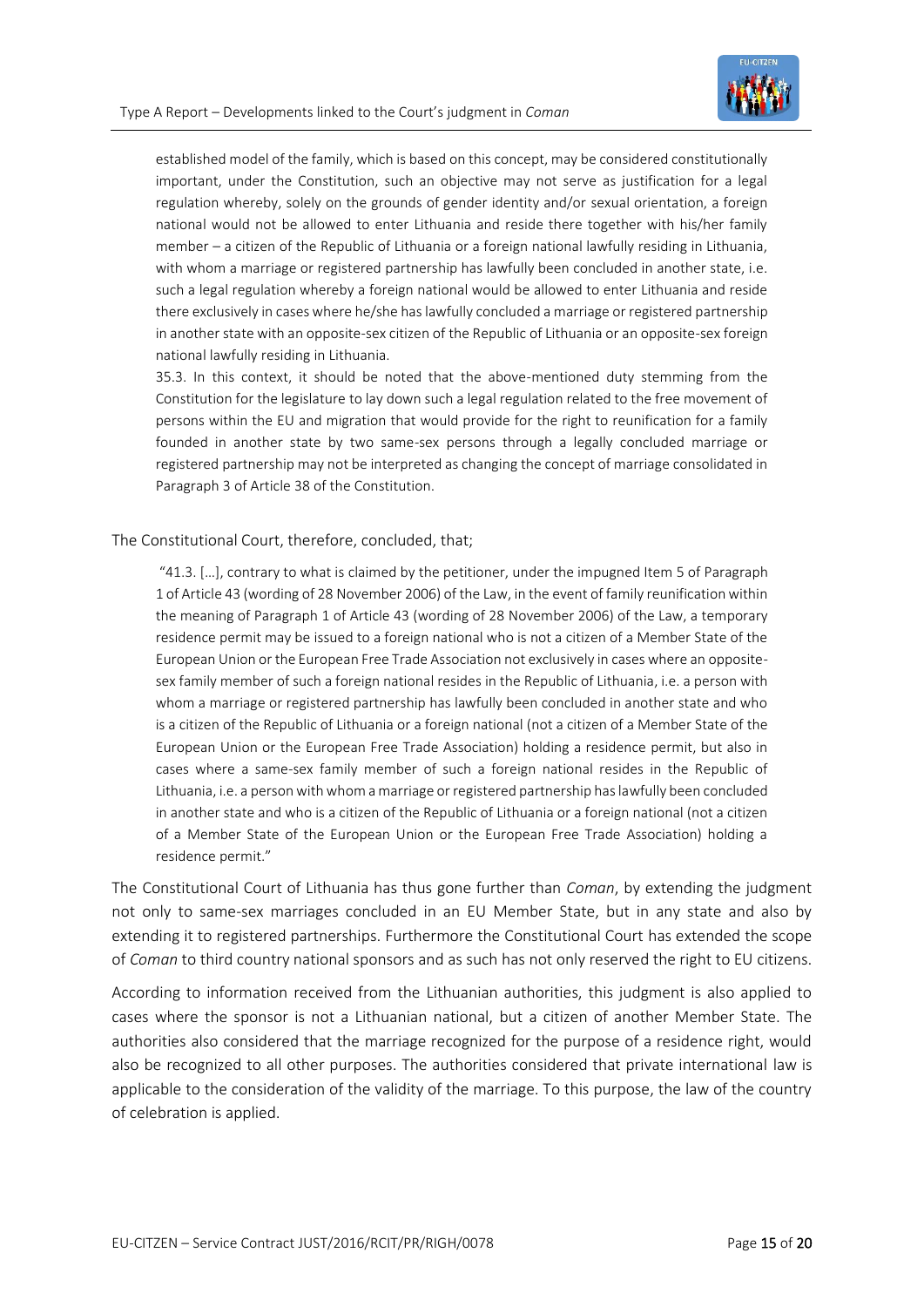

#### *2.5. Poland*

#### Applicable law

Article 18 of the Polish Constitution states "Marriage, being a union of a man and a woman, as well as the family, motherhood and parenthood, shall be placed under the protection and care of the Republic of Poland."

Art. 1 § 1 of the Family and Guardianship Code, contained in Title I on "Marriage," Section I also on "Marriage," defines a marriage as concluded when a man and a woman present at the same time submit to the head of the registry office a declaration that they are getting married.

Art. 7 of the Act of 4 February 2011. Private international law, foreign law shall not apply if its application would have effects contrary to the basic principles of the legal order of the Republic of Poland.

Article 107(3) of the Act of November 28, 2014 Law on Marital Status Files<sup>49</sup> provides that transcription of marriage certificate shall be refused, if it is contrary to the basic principles of the legal order of the Republic of Poland.

Ordinance of the Minister of the Interior of January 29, 2015 regarding sample documents issued in the field of marital status registration contains the specimen documents concerning transcription of foreign marriage certificates.<sup>50</sup>

#### Developments since the *Coman* judgment

According to information received from the Polish authorities, before the *Coman* judgment a same-sex marriage would have been accepted as proof for a durably attested relationship. Since the judgment, no new policy documents have been issued, nor has the law been changed. The authorities considered that term 'spouse' in the implementation of Directive 2004/38/EC is gender neutral and can, therefore, be interpreted in line with the *Coman* judgment. The authorities also stated that a same-sex marriage would not be recognized for any other purposes and would also not be considered an impediment to conclude a marriage with a third party. The authorities also stated that only same-sex marriages concluded in a Member State would be considered and, consequently, do not grant a right of residence on the basis of a same-sex marriage concluded in a third country.

There have been no instances where the *Coman* judgment has been invoked in the case law of Polish courts where it concerned the issue of a residence card. However, there have been multiple instances where the judgment was invoked concerning the transcription of a foreign marriage certificate for a same-sex couple. Only in one situation, where it concerned the transcription of a marriage certificate for the purpose of the acquisition of nationality by a child of the couple, was this considered problematic.<sup>51</sup> In all other instances, where it solely concerned the transcription of the marriage certificate, this transcription was refused.

<sup>49</sup> Ustawa z dnia 28 listopada 2014 r. Prawo o aktach stanu cywilnego

<sup>50</sup> Rozporządzenie Ministra Spraw Wewnętrznych z dnia 29 stycznia 2015 r. w sprawie wzorów dokumentów wydawanych z zakresu rejestracji stanu cywilnego

<sup>51</sup> II SA / After 1169/17 - Judgment of the Provincial Administrative Court in Poznań; Supreme Administrative Court judgment of October 10 2018, II OSK 2552/16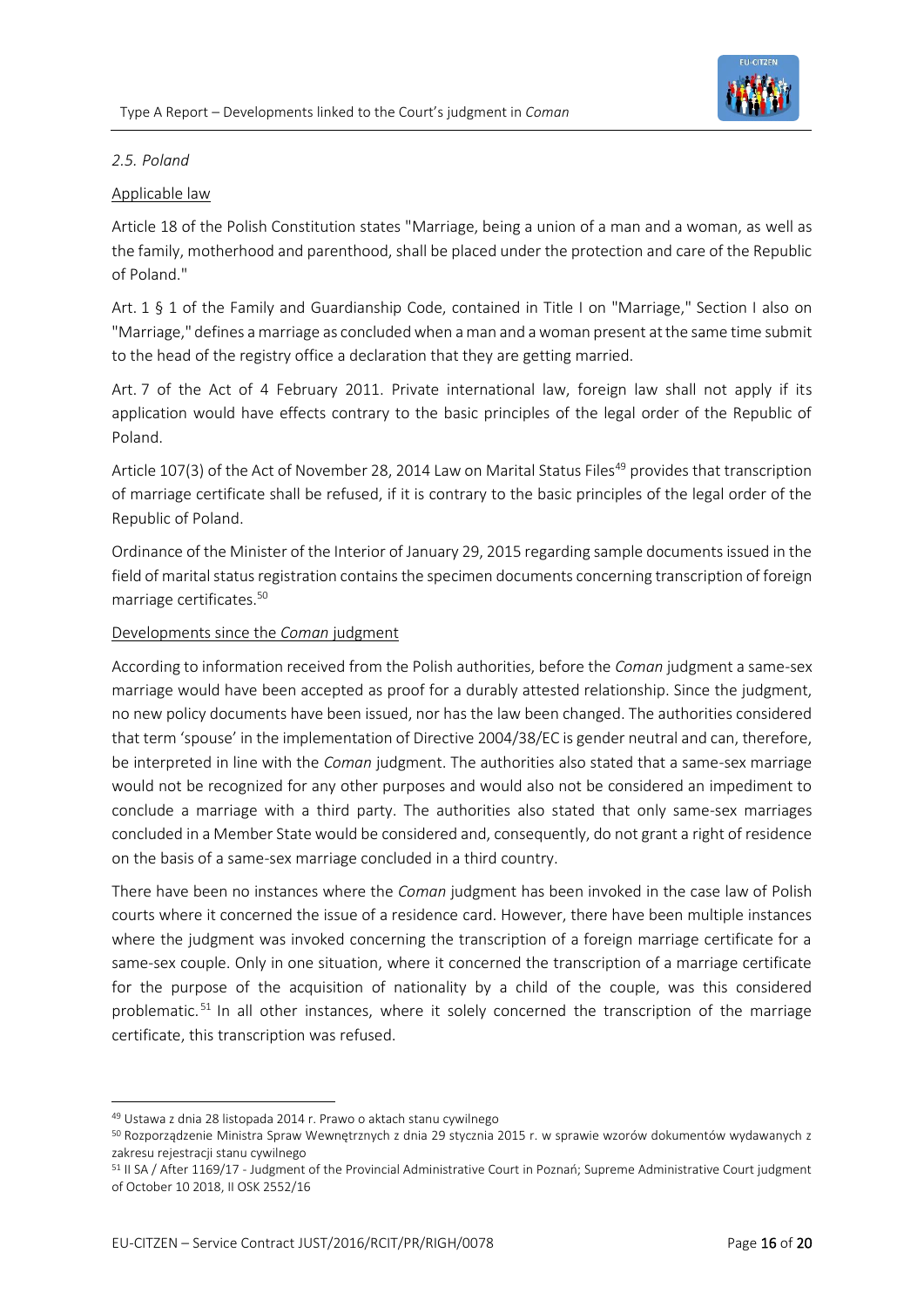

The main grounds for refusal lay in the fact that there is a separate column for the man and the woman to register their details on a marriage certificate. The courts considered it impossible to register a man's data in the woman's column or visa versa, as required for a same-sex marriage. When concerning a child born in such a marriage this issue was solved by not registering the other parent and leaving the space blank. Such a method for a marriage certificate was considered impossible, since the marriage shows a connection between two people, in which case no one can be anonymous.<sup>52</sup>

Different courts have often mentioned that according to Art. 1138 of the Code of Civil Procedure, foreign official documents, and thus also documents denoting marital status, have evidential value as well as Polish official documents. The evidentiary power does not depend on entering the document into the Polish marital records. A foreign civil status file proves that a given event has taken place and produces legal effects in accordance with the rules provided for a given legal system. This does not mean, however, that under Polish law, the probative value of this document may have the same effect as a Polish marital certificate, and thus can act to document the occurrence of a specific event using a Polish official document. If the content of a foreign marital status certificate is contrary to the existing legal order in Poland, then there is a premise to waive the application of the principle of equivalent probative value of a foreign marital status certificate, based on Art. 7 of the Private International Law Act, expressing the so-called public order clause, according to which foreign law shall not apply if its application would have effects contrary to the basic principles of the legal order of the Republic of Poland and which is also explicitly stated in art. 107 p.a.s.c.

In accordance with Art. 107 point 3 above. of the Act, the head of the registry office may refuse to transcribe a document if the transcription would be contrary to the basic principles of the legal order of the Republic of Poland. In other words, the existence of a contradiction as to the legal effects documented by a civil status file between the domestic and foreign order allows for the transcription not to be undertaken, in order to avoid a situation where a Polish civil status document would recognise an event occurring under another law, but which could not shape the legal situation of the given person or persons in the light of the Polish legal order. The previously mentioned public order clause thus sets a barrier for the free use of a foreign marital status document due to respect for the values protected under national law, understood as the basic principles of this order, i.e. the fundamental principles of the socio-political system, i.e. constitutional principles, but also primary rules governing individual branches of law.<sup>53</sup>

One can understand from this that while, contrary to the situation in Romania, for example, in Poland where the transcription of the marital status document is not necessarily a requirement, the effects of it might still be considered against *ordre public*.

#### *2.6. Slovakia*

#### Applicable law

With amendment 161/2014 Article 41(1) of the Constitution of Slovakia was changed to read, "*Marriage is a unique union between a man and a woman. The Slovak Republic protects marriage in all* 

<sup>52</sup> IV SA / Wa 2717/18 - Judgment of the Provincial Administrative Court in Warsaw, para. VII.6

<sup>53</sup> IV SA / Wa 2618/18 - [Judgment of the Provincial Administrative Court in Warsaw from 01/08/2019,](http://www.orzeczenia-nsa.pl/wyrok/iv-sa-wa-2618-18/akty_stanu_cywilnego_akta/2b70974.html)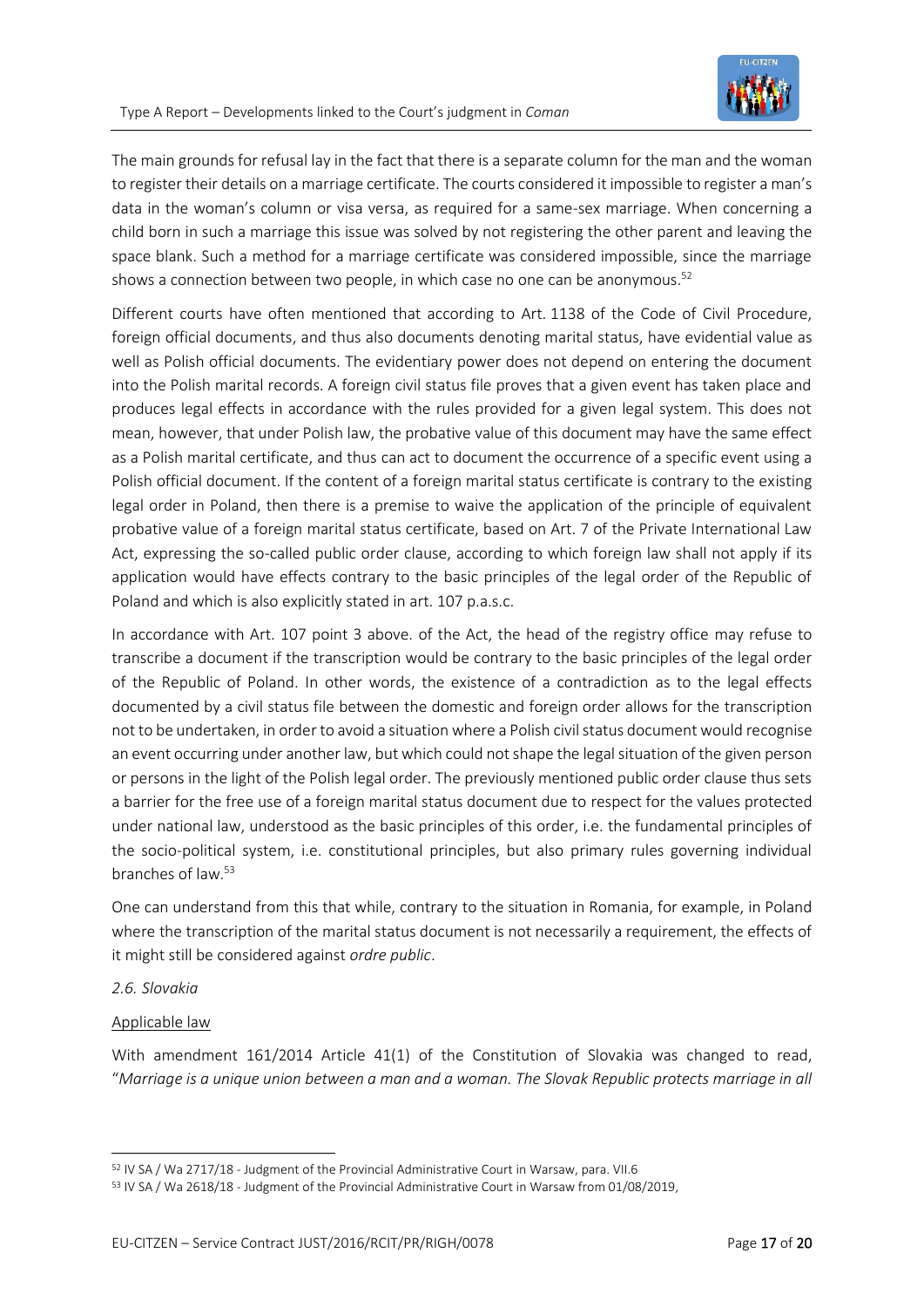

*of its aspects and supports its welfare. Marriage, parenthood and family are under the protection of the law. Special protection of children and juveniles is guaranteed.*" 54

#### Developments since the *Coman* judgment

While no laws have been changed and no judgments given concerning residence rights for same-sex couples, the Ministry of Interior has confirmed that it will abide by the judgment.<sup>55</sup> While stating that it will not recognize same-sex marriages or registered partnerships, they will give effect to selective consequences as compatible with the Slovakian legal order.

The Ministry of Interior has even considered that it may be possible to claim more beneficial inheritance rights in court, if such rights had been opted for.

The Slovak authorities stated that private international law would be applied to the marriage. The law of the place of celebration would consequently be applicable to the validity of the marriage. When applying for a residence right, a decision or confirmation of the conclusion of the marriage would have to be provided. If the marriage has been concluded in a third-country, all documents have to be accompanied with apostille or higher verification.

### 3. Analysis

While most Member States without any status for same-sex couples state that they will adhere to the *Coman* judgment, there are still many issues left unresolved.

The primary issues that still remain concern the practical ability to file the applications for the required residence documents. In this instance there are generally two types of issue: (1) a requirement for the documents of nationals to be transcribed, and (2) other issues concerning forms.

Concerning the requirement for transcription, this requirement can only affect returning nationals, whereas for other EU citizens such an issue would, at least in first instances, not arise. This requirement involves, that in order to give effect to or to prove the existence of a given civil status, such a status must have been entered in the national civil status register. If such a civil status, like same-sex marriage, cannot be recognized under national law, such a registration is impossible. However, the documents certifying the marriage as registered under national law are obligatory to accompany any application for the residence documents of a national's spouse.

This remains an issue in Romania, for example. While the Constitutional Court has ruled, as previously addressed, that the same-sex spouse of a national has a right to residence based on EU law, the forms and laws have not been adapted to allow for this. While it has been considered that the immigration laws have to be interpreted in such a way that the right of the same-sex spouse is guaranteed, this interpretation has not yet been applied to the laws on the registration of civil status documents, in which an explicit prohibition of the registration of same-sex marriages continues to exist. Consequently, it is impossible to legally apply for a residence document for the same-sex spouse of a national, since it is impossible to have this marriage transcribed in the national registries. While transcription as such is not a violation of EU law, obliging the transcription of civil status of one's own nationals in all circumstances, even where such a transcription is impossible can result in a violation of EU law, should

<sup>54</sup> Translation fro[m https://www.constituteproject.org/constitution/Slovakia\\_2014.pdf.](https://www.constituteproject.org/constitution/Slovakia_2014.pdf)

<sup>55</sup> <https://domov.sme.sk/c/20842954/slovensko-neuznava-homosexualne-manzelstva-reaguje-na-rozhodnutie-eu.html>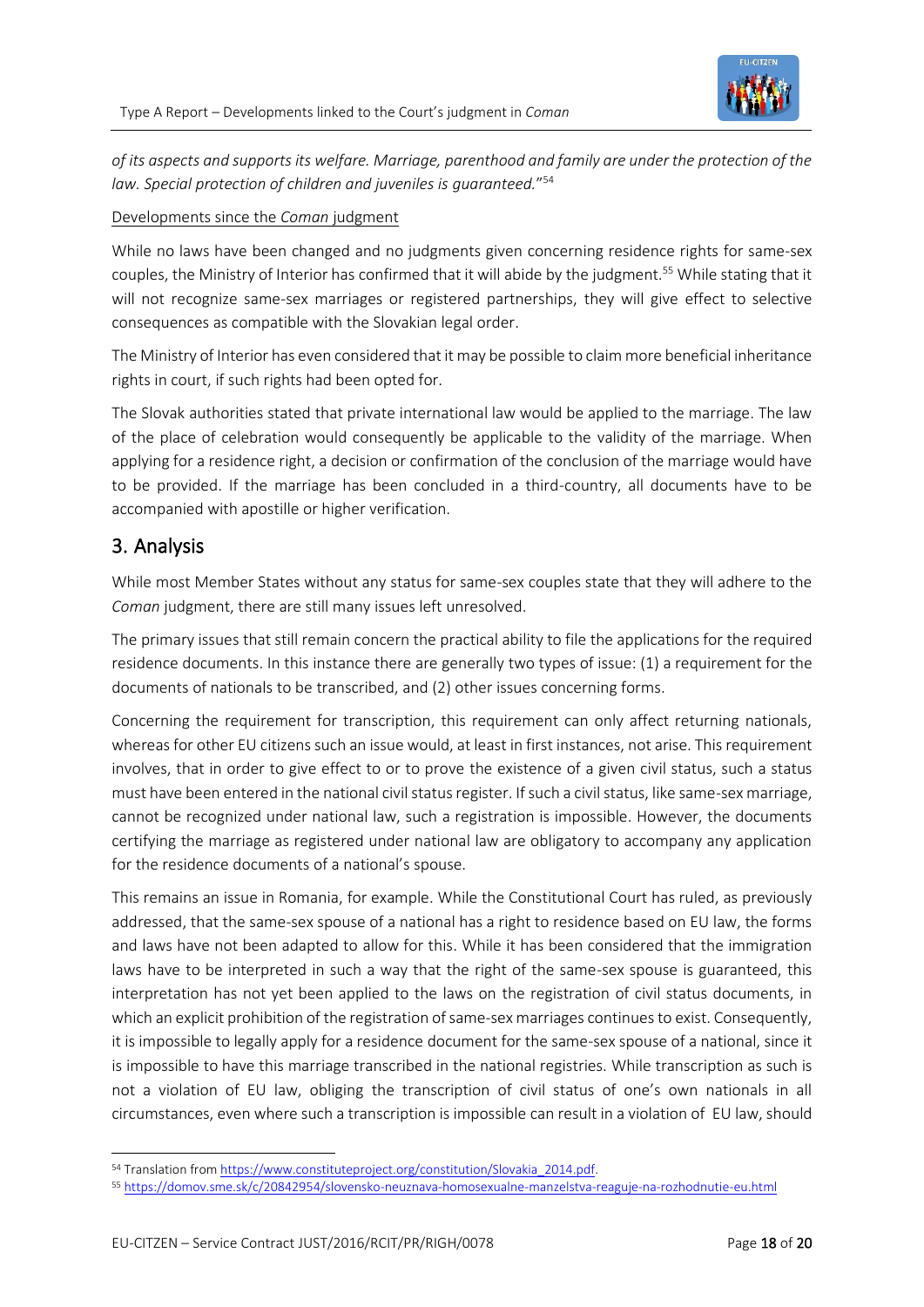

Union law oblige the recognition of the foreign documents in order to acquire a certain right derived from EU law.

The second issue concerning forms relates mainly to the issue described in Poland, where registration of foreign same-sex marriages was primarily refused on grounds that it was not possible to register the data concerning one of the spouses, since it would have to be registered in a column reserved for the other gender. While the Polish authorities have notified that they will interpret the term spouse in a gender neutral manner for the purpose of a residence right it is unclear how this will be applied in practice, since such gender specific forms will be considered an obstacle. Technically seen, this issue can be classified as a matter of administrative convenience which cannot be a ground of justification to undermine free movement law.<sup>56</sup> However, since all cases in Poland concerned the transcription of same-sex marriages into the national registers for the purpose of establishment of parentage, which is not strictly an EU competence,<sup>57</sup> it is yet only a matter of speculation as to whether Poland will adhere fully to the judgment as to the grant of residence permits.

Furthermore, there are still many legal questions that remain unanswered.

While some Member States (Romania, Bulgaria) have expressly stated that it concerns same-sex marriages contracted in another Member State, others (especially Lithuania) have given it a wider interpretation, also applying it to marriages contracted in third countries.

Concerning the scope of the judgment, most Member States have considered that the same-sex marriage will only be considered for the purpose of the right of residence. The Ministry of Interior of Slovakia has, however, also considered that this may be extended to inter-personal rights, like inheritance rights, where a more preferential system has been opted for. The Ministry, though, also stated, that this would have to be decided by national courts.

The issue is, however, that Article 24 of Directive 2004/38 guarantees equal treatment in all aspects within the scope of the EU Treaties, it is yet unclear whether the *Coman* judgment will also extend to other rights, beyond the right to reside, where married couples may be placed in a more favorable situation. This could concern matters of taxation or housing benefits, among others. For the moment, it seems that in the Member States discussed, such an extension of the judgment will not be applied. It should also be noted on this point that certain Member States that were not described in this report, that do provide for a registered partnership, will automatically transform a foreign same-sex marriage concluded by one of its nationals into such a registered partnership.<sup>58</sup> If the registered partnership is treated as equivalent to marriage for the purpose of Article 2(2)(b) of the Directive, then such a 'downgrading' of status will not make a difference as to the acquisition of the residence right. However, depending on future cases at the CJEU as to the scope of the *Coman* judgment to other matters, this may change.

It should also be noted, that in some Member States that provide for same-sex marriage, it is required that a marriage concluded in a third country by an EU citizen, has to be first registered in the Member

<sup>56</sup> C-353/06 *Grunkin and Paul v Standesamt Niebull*, [2008], ECR I-7639, para. 35-36.

<sup>&</sup>lt;sup>57</sup> The refusal to grant the nationality and thus EU citizenship as a result of the refusal to recognize the parentage would fall within the scope of Articles 20 and 21 TFEU.

<sup>58</sup> E.g. Italy: based on Article 32-bis of the Private International Law Code (legge 31 maggio 1995, n. 218 as amended by DECRETO LEGISLATIVO 19 gennaio 2017, n. 7). The *Unione Civile* is treated equivalently to marriage as to Directive 2004/38/EC.